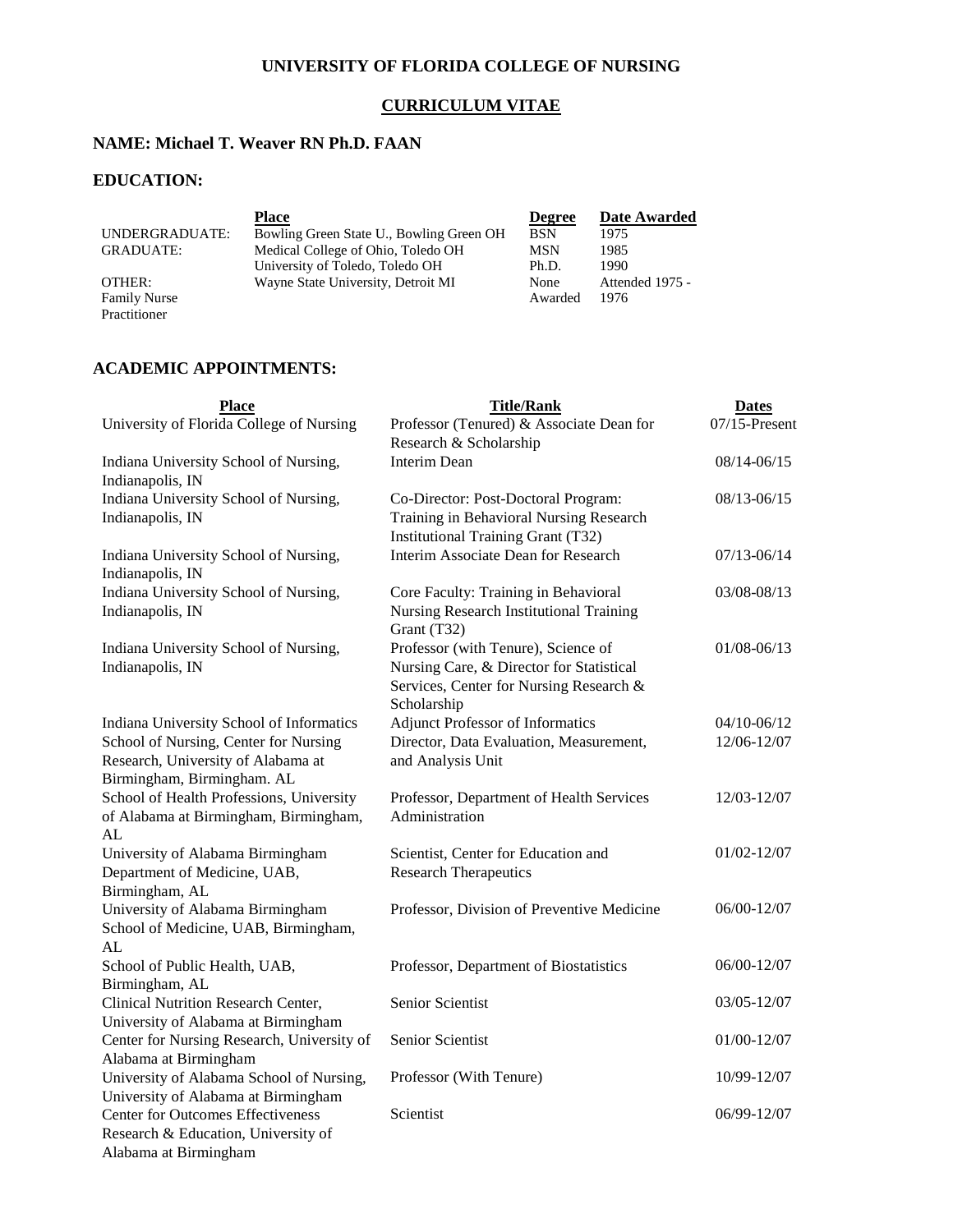| Center for the Study of Community Health<br>, University of Alabama at Birmingham | <b>Scientist</b>                              | 10/97-12/07        |
|-----------------------------------------------------------------------------------|-----------------------------------------------|--------------------|
| University of Alabama School of                                                   | Associate Professor, Division of              | 11/96-06/00        |
| Medicine, UAB, Birmingham, AL                                                     | Preventive Medicine                           |                    |
| University of Alabama School of Nursing,                                          | Associate Professor, Graduate Programs        | 10/95-09/99        |
| UAB, Birmingham AL                                                                | (Tenure: 1996)                                |                    |
| School of Public Health, UAB,                                                     | Assistant Professor, Department of            | $07/94 - 06/00$    |
| Birmingham, AL                                                                    | <b>Biostatistics</b>                          |                    |
| University of Alabama School of Nursing,                                          | <b>Assistant Professor, Graduate Programs</b> | 07/91-09/95        |
| Birmingham AL                                                                     |                                               |                    |
| Medical College of Ohio, Toledo OH                                                | Assistant Professor, Obstetrics and GYN       | 08/89-07/91        |
| Medical College of Ohio, Toledo OH                                                | Adjunct Assistant Professor: School of        | 04/87-07/89        |
|                                                                                   | Nursing & Consulting Statistician: Dept. of   |                    |
|                                                                                   | Data Services                                 |                    |
| Medical College of Ohio, Toledo OH                                                | Statistician                                  | 12/85-03/87        |
| Medical College of Ohio, Toledo OH                                                | <b>Research Instructor</b>                    | 09/83-12/85        |
| Medical College of Ohio, Toledo OH                                                | Community Health Nursing & Research           | 06/82-09/83        |
|                                                                                   | Instructor                                    |                    |
| Medical College of Ohio, Toledo OH                                                | <b>Teaching Assistant</b>                     | 09/81-06/82        |
| University of Toledo, Toledo OH                                                   | Clinical Preceptor for BSN/MSN Students       | FA Terms 79-81; WI |
|                                                                                   |                                               | <b>Terms 80-82</b> |

# **CLINICAL APPOINTMENTS:**

| <b>Place</b>                           | <b>Title/Rank</b>                       | <b>Dates</b>     |
|----------------------------------------|-----------------------------------------|------------------|
| Health Delivery Inc., Saginaw MI       | <b>Family Nurse Practitioner</b>        | Summers 82 83 84 |
| Lucas County Health Department, Toledo | Family Nurse Practitioner               | 08/80-09/81      |
| <b>OH</b>                              |                                         |                  |
| University of Toledo, Toledo OH        | Clinical Preceptor for BSN/MSN Students | FA Terms 79-81;  |
|                                        |                                         | WI Terms 80-82   |
| Guadalupe Family Health Clinic, Toledo | Family Nurse Practitioner/Clinical      | 11/77-08/80      |
| <b>OH</b>                              | Supervisor                              |                  |
| Lucas County Migrant Clinic            | <b>Clinical Supervisor</b>              | $06/77 - 09/77$  |

# **CONSULTATIONS:**

| <b>Place</b>                              | <b>Reason</b>                               | <b>Inclusive Dates</b>    |
|-------------------------------------------|---------------------------------------------|---------------------------|
| University of Alabama at Birmingham,      | City of Birmingham Good Health Program      | 2008-2015                 |
| School of Nursing                         |                                             |                           |
| Kellogg Center, East Lansing, MI and the  | Chair, Data Safety and Monitoring Board     | $2008 - 2012$             |
| University of Texas Austin                | for Comparison of Asthma Programs for       |                           |
|                                           | Schools (CAPS) Study                        |                           |
| Indiana University School of Nursing      | Data Safety and Monitoring Board for the    | $2009 - 2013$             |
|                                           | Symptom Management Toolkit Pilot Study      |                           |
| University of Alabama at Birmingham,      | National Occupational Research Agenda       | 01/01/2008-12/30/2012     |
| Deep South Center for Occupational Safety | "Managed Preventive Care" research project  |                           |
| and Health                                | funded through NIOSH grant T42              |                           |
|                                           | CCT410429                                   |                           |
| University of Texas, Houston School of    | Visiting Scholar: The Mary Martha and Ed    | $04/11/2007 - 04/13/2007$ |
| <b>Nursing</b>                            | <b>Stinnett Visiting Scholars Program</b>   |                           |
| Los Angeles County Fire Department        | Occupational Safety and Health Promotion    | 1998                      |
|                                           | Program Development                         |                           |
| National Strength and Conditioning        | Public Safety Worker Health Promotion       | 1998                      |
| Association                               | Program Development                         |                           |
| Hoffman-LaRoche Company                   | <b>Health Promotion Program Development</b> | 1997                      |
| Triton Health Maintenance Organization    | <b>Health Promotion Program Development</b> | 1995                      |
| Arlington County, VA Health Promotion     | Occupational Health Promotion Program       | 1995                      |
| <b>Oversight Committee</b>                | Development                                 |                           |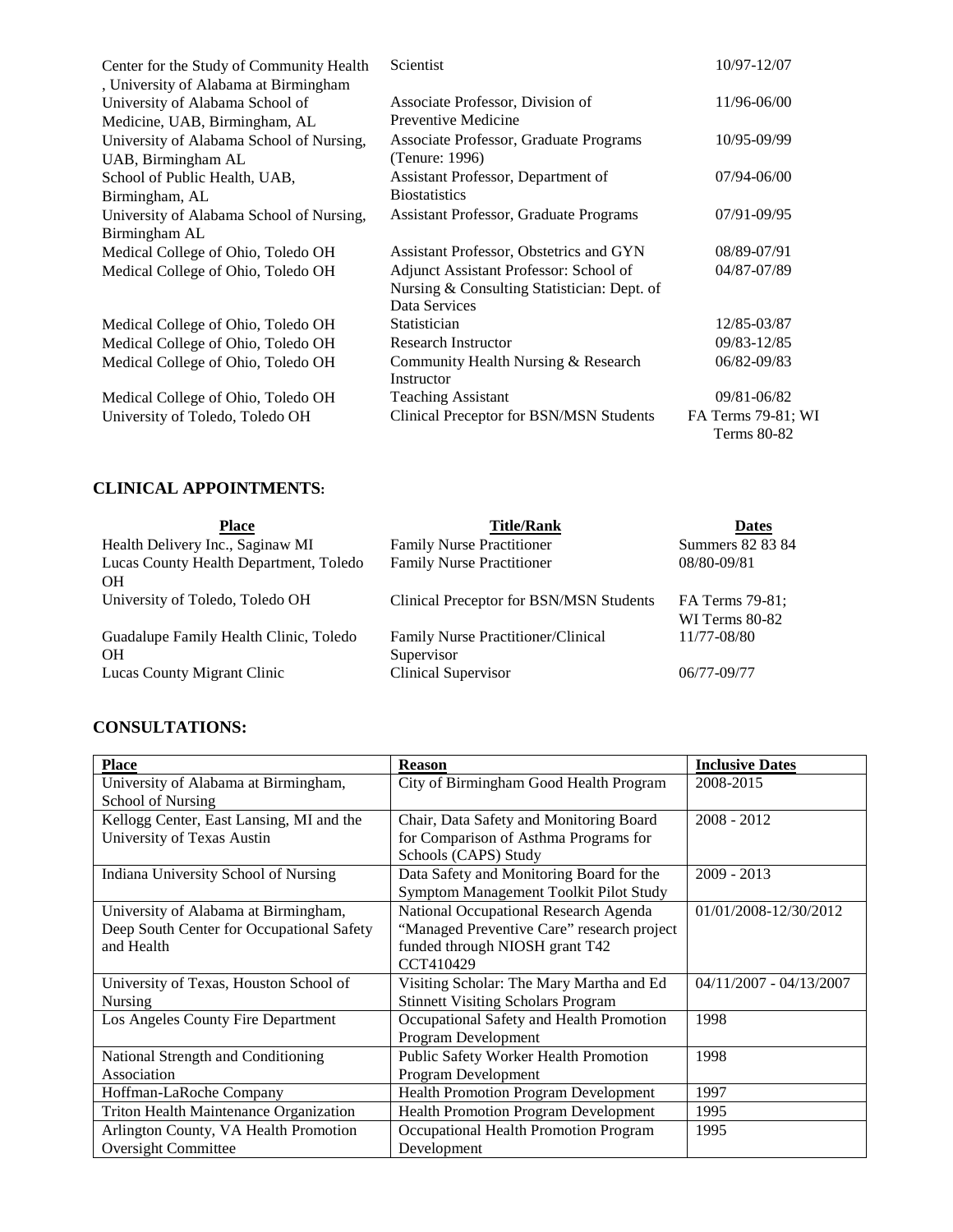| Health Partners Health Maintenance     | <b>Health Promotion Program Development</b> | 1994 - 1995 |
|----------------------------------------|---------------------------------------------|-------------|
| Organization                           |                                             |             |
| Medical College of Ohio at Toledo, Dr. | Yohimbine Drug Study Data Analysis and      | 1992        |
| Basil Akpunonu                         | Interpretation                              |             |

# **LICENSURE:**

RN; 4704111169; MI RN; 1-063394; AL RN; 28176526A; IN RN; RN 9406718; FL

**CERTIFICATION:** American Nurses Association Certified Family Nurse Practitioner 1978 - 1988

# **PROFESSIONAL SOCIETIES:**

| <b>Full Name</b>                                             | Role                                                         | <b>Inclusive Dates</b> |
|--------------------------------------------------------------|--------------------------------------------------------------|------------------------|
| <b>Midwest Nursing Research Society</b>                      | Member                                                       | $2008 -$ Present       |
| American Academy of Nursing                                  | Co-Chair, Genetic Health Care Expert Panel                   | $2005 - 2008$          |
| Council for the Advancement of Nursing Science               | Member                                                       | 2006-Present           |
| American Academy of Nursing                                  | Member, Genomic Nursing & Health Care<br><b>Expert Panel</b> | 1999 - Present         |
| American Academy of Nursing                                  | Member, Cultural Competence Expert Panel                     | 1999 - 2010            |
| American Academy of Nursing                                  | Member                                                       | 1999 - Present         |
| American Association of Occupational Health<br><b>Nurses</b> | Member                                                       | 1994-Present           |
| Alabama State Nurses Association                             | Member                                                       | 1991-Present           |
| <b>American Statistical Association</b>                      | Member                                                       | 1990-Present           |
| Sigma Theta Tau                                              | Member                                                       | 1975-Present           |
| <b>American Nurses Association</b>                           | Member                                                       | 1975-Present           |

## **HONORS:**

| <b>Full Name</b>                         | <b>Granted By</b>                               | Date |
|------------------------------------------|-------------------------------------------------|------|
| 2013 Outstanding Alumnus for Research    | University of Toledo College of Nursing         | 2013 |
| <b>MNRS</b> Senior Scientist Recognition | Midwest Nursing Research Society                | 2010 |
| Well Workplace Gold Award - City of      | <b>Wellness Councils of America</b>             | 2006 |
| Birmingham Good Health Program           |                                                 |      |
| Health Care Hero - Employer Award -      | Birmingham Business Journal                     | 2003 |
| City of Birmingham Good Health Program   |                                                 |      |
| God & Service Award                      | United Methodist Church and Boy Scouts of       | 2000 |
|                                          | America                                         |      |
| Fellow, American Academy of Nursing      | American Academy of Nursing                     | 1999 |
| Best Practice Organization - Birmingham  | <b>International Benchmarking Clearinghouse</b> | 1995 |
| Good Health Program                      |                                                 |      |
| Exemplary Public Worksite Health         | National Association for Public Worksite Health | 1994 |
| Promotion - Birmingham Good Health       | Promotion                                       |      |
| Program                                  |                                                 |      |
| C. Everett Koop Award for Worksite       | The Health Project Consortium                   | 1993 |
| Health Promotion - Birmingham Good       |                                                 |      |
| Health Program                           |                                                 |      |
| Health Service to the Hispanic Community | La Raza Unida                                   | 1979 |
| in Toledo, OH                            |                                                 |      |

# **TEACHING ASSIGNMENTS:**

| Course/Description   Cr.       | Didactic/Clinical | Semester/Yr. | Enrollment |
|--------------------------------|-------------------|--------------|------------|
| NGR6845 / Applied              | 3/0               | SP/2018      |            |
| <b>Statistical Analysis II</b> |                   |              |            |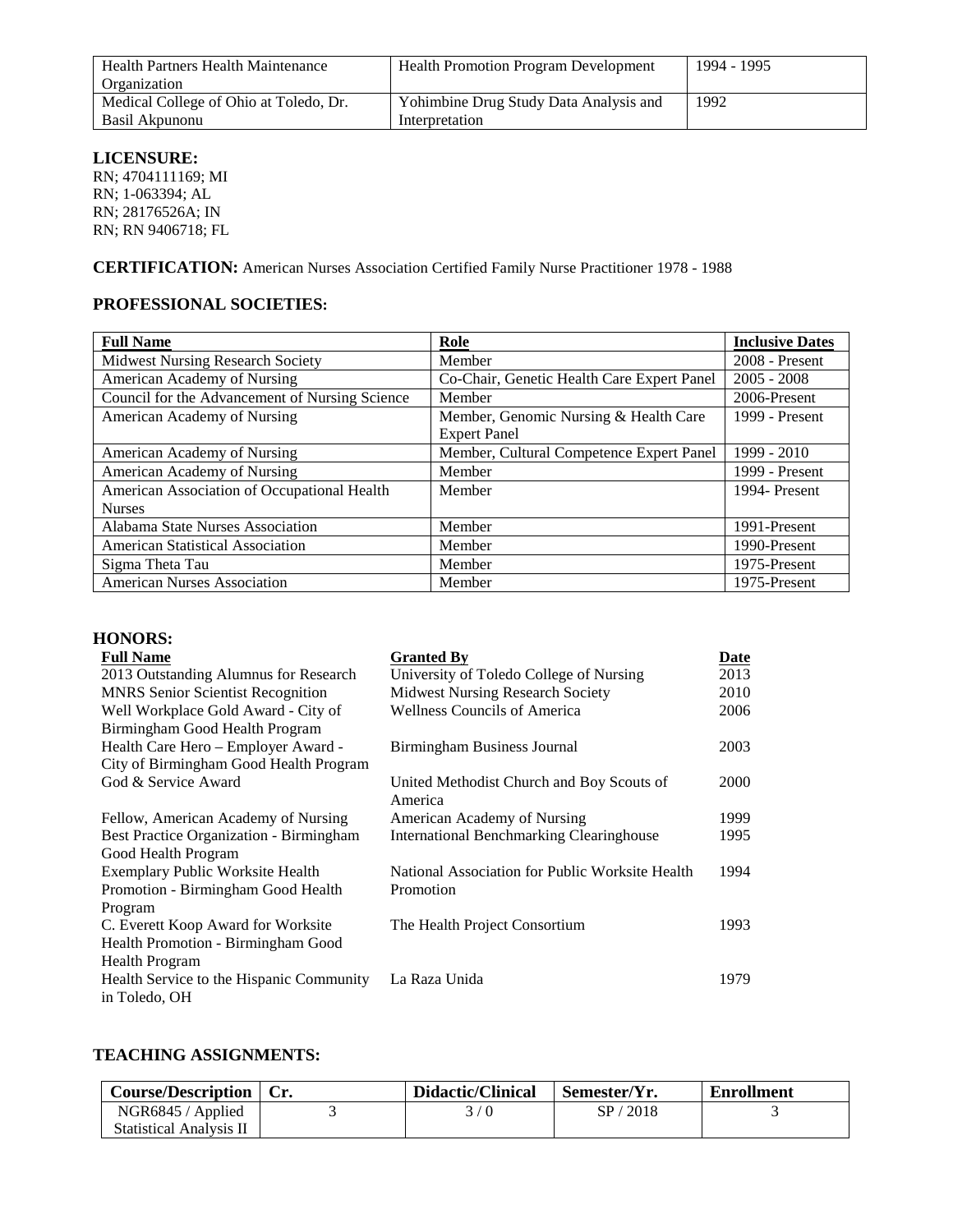| <b>Course/Description</b>      | Cr.            | Didactic/Clinical | Semester/Yr.                | <b>Enrollment</b> |
|--------------------------------|----------------|-------------------|-----------------------------|-------------------|
| NGR7980 / Research             | 1              | 3/0               | FA / 2017                   |                   |
| for Doctoral                   |                |                   |                             |                   |
| Dissertation                   |                |                   |                             |                   |
| NGR7940L /                     | 1              | 1/0               | FA / 2017                   | 1                 |
| <b>Advanced Nursing</b>        |                |                   |                             |                   |
| Project                        |                |                   |                             |                   |
| NGR7979 / Advanced             | $\overline{3}$ | 3/0               | FA / 2017                   | $\mathbf{1}$      |
| Research                       |                |                   |                             |                   |
| NGR7970L /                     | $\mathbf{1}$   | 1/0               | FA / 2017                   | $\mathbf{1}$      |
| <b>Advanced Nursing</b>        |                |                   |                             |                   |
| Project                        |                |                   |                             |                   |
| NGR7979 / Advanced             | $\overline{3}$ | 3/0               | SU / 2017                   | $\mathbf{1}$      |
| Research                       |                |                   |                             |                   |
| NGR7940L /                     | $\mathbf{1}$   | 1/0               | SU / 2017                   | $\mathbf{1}$      |
| <b>Advanced Nursing</b>        |                |                   |                             |                   |
| Project                        |                |                   |                             |                   |
| NGR7970L /                     | $\mathbf{1}$   | 1/0               | SU / 2017                   | $\mathbf{1}$      |
| <b>Advanced Nursing</b>        |                |                   |                             |                   |
| Project                        |                |                   |                             |                   |
| NGR7970L/                      | 1              | 1/0               | SP / 2017                   | 1                 |
| <b>Advanced Nursing</b>        |                |                   |                             |                   |
| Project                        |                |                   |                             |                   |
| NGR6845 / Applied              | 3              | 3/0               | $\overline{\text{SP}/2017}$ | $\overline{7}$    |
| <b>Statistical Analysis II</b> |                |                   |                             |                   |
| NGR6840 / Applied              | $\overline{3}$ | $\overline{3/0}$  | FA / 2016                   | 8                 |
| <b>Statistical Analysis I</b>  |                |                   |                             |                   |
| NGR6845 / Applied              | $\overline{3}$ | 3/0               | SP / 2016                   | $\overline{8}$    |
| <b>Statistical Analysis II</b> |                |                   |                             |                   |
| NGR6840 / Applied              | $\overline{3}$ | 3/0               | SP / 2016                   | 35                |
| <b>Statistical Analysis I</b>  |                |                   |                             |                   |
| R607 / Advanced                | $\overline{3}$ | 3/0               | SP / 2015                   | $\overline{4}$    |
| <b>Statistics in Nursing</b>   |                |                   |                             |                   |
| Research                       |                |                   |                             |                   |
| J690 / Health                  | $\mathbf{1}$   | 2/0               | SP / 2015                   | 3                 |
| <b>Behavior Research</b>       |                |                   |                             |                   |
| Seminar                        |                |                   |                             |                   |
| J692 Independent               | 3              | 3/0               | FA / 2014                   | $\mathbf{1}$      |
| Study – Multivariate           |                |                   |                             |                   |
| Methods in Nursing<br>Research |                |                   |                             |                   |
| J690 / Health                  | 1              | 2/0               | FA / 2014                   | 3                 |
| <b>Behavior Research</b>       |                |                   |                             |                   |
| Seminar                        |                |                   |                             |                   |
| J690 / Health                  | 1              | 2/0               | SU / 2014                   | 3                 |
| <b>Behavior Research</b>       |                |                   |                             |                   |
| Seminar                        |                |                   |                             |                   |
| R607 / Advanced                | 3              | 3/0               | SP / 2014                   | 18                |
| <b>Statistics in Nursing</b>   |                |                   |                             |                   |
| Research                       |                |                   |                             |                   |
| J690 / Health                  | 1              | $2/0$             | SP / 2014                   | 3                 |
| <b>Behavior Research</b>       |                |                   |                             |                   |
| Seminar                        |                |                   |                             |                   |
| D735 / Clinical                | 3              | $\frac{1}{3}$ / 0 | SP / 2014                   | 8                 |
| Epidemiology and               |                |                   |                             |                   |
| <b>Statistics in Nursing</b>   |                |                   |                             |                   |
| J692 Independent               | 3              | 3/0               | FA / 2013                   | 1                 |
| Study - Multivariate           |                |                   |                             |                   |
| Methods in Nursing             |                |                   |                             |                   |
| Research                       |                |                   |                             |                   |
|                                |                |                   |                             |                   |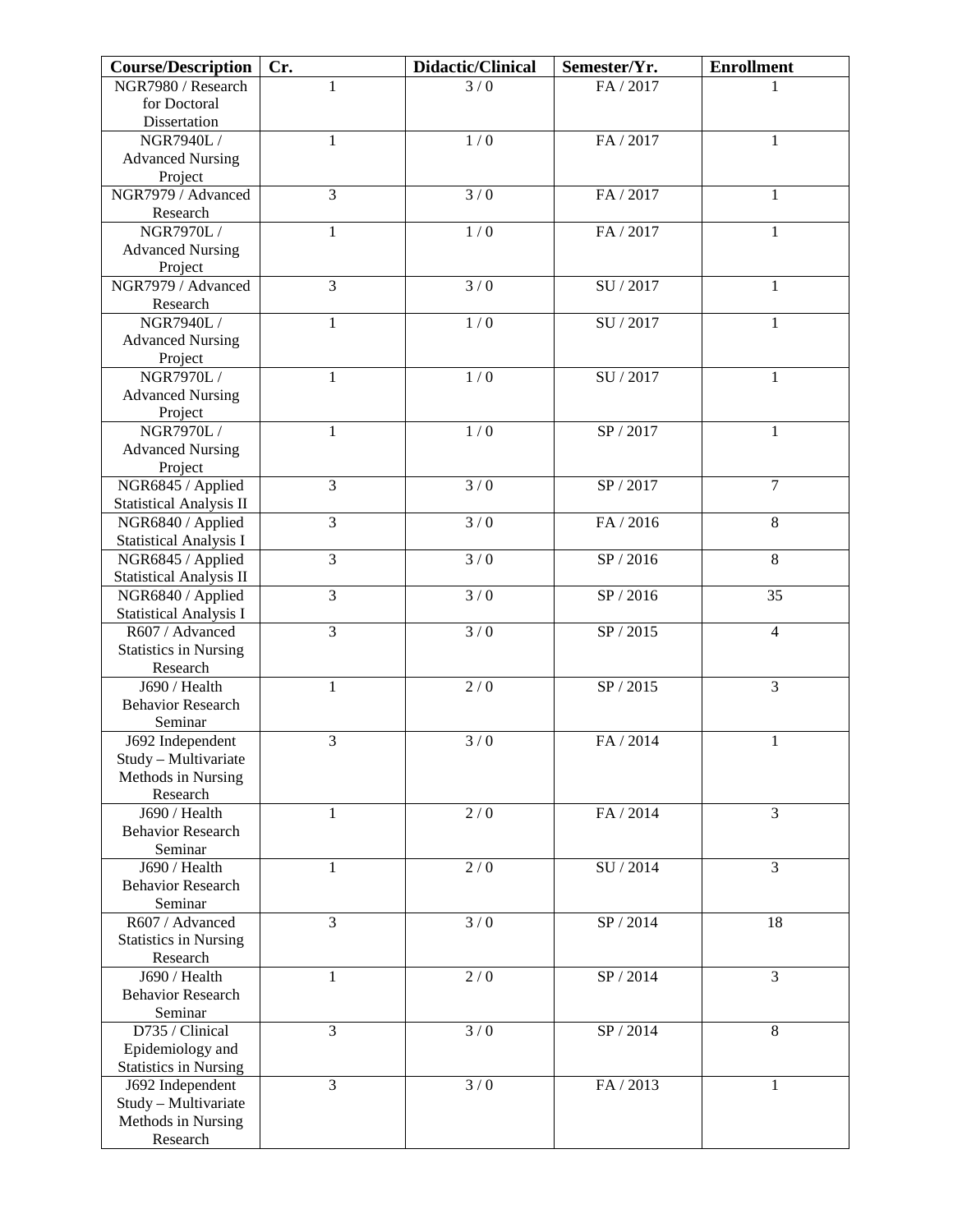| <b>Course/Description</b>                        | Cr.            | Didactic/Clinical | Semester/Yr.                  | <b>Enrollment</b> |
|--------------------------------------------------|----------------|-------------------|-------------------------------|-------------------|
| $\overline{J690}$ / Health                       | 1              | 2/0               | FA / 2013                     | 4                 |
| <b>Behavior Research</b>                         |                |                   |                               |                   |
| Seminar                                          |                |                   |                               |                   |
| J690 / Health                                    | 1              | 2/0               | SU / 2013                     | $\overline{2}$    |
| <b>Behavior Research</b>                         |                |                   |                               |                   |
| Seminar                                          |                |                   |                               |                   |
| R607 / Advanced                                  | 3              | $\frac{1}{3}$ / 0 | SP / 2013                     | 6                 |
| <b>Statistics in Nursing</b>                     |                |                   |                               |                   |
| Research                                         |                |                   |                               |                   |
| J690 / Health                                    | $\mathbf{1}$   | 2/0               | SP/2013                       | $\overline{2}$    |
| <b>Behavior Research</b>                         |                |                   |                               |                   |
| Seminar<br>D735 / Clinical                       | $\overline{3}$ | 3/0               | SP / 2013                     | 9                 |
|                                                  |                |                   |                               |                   |
| Epidemiology and<br><b>Statistics in Nursing</b> |                |                   |                               |                   |
| J692 / Independent                               | $\overline{c}$ | 3/0               | SP / 2013                     | $\mathbf{1}$      |
| Study: Advanced                                  |                |                   |                               |                   |
| <b>Statistics</b>                                |                |                   |                               |                   |
| R608 / Multivariate                              | $\overline{3}$ | 3/0               | FA / 2012                     | $\mathbf{1}$      |
| <b>Statistics in Nursing</b>                     |                |                   |                               |                   |
| Research                                         |                |                   |                               |                   |
| J692 / Independent                               | 3              | 3/0               | FA / 2012                     | 1                 |
| Study: Advanced                                  |                |                   |                               |                   |
| <b>Statistics</b>                                |                |                   |                               |                   |
| J690 / Health                                    | $\mathbf{1}$   | 1/0               | FA / 2012                     | $\overline{2}$    |
| <b>Behavior Research</b>                         |                |                   |                               |                   |
| Seminar                                          |                |                   |                               |                   |
| R608 / Multivariate                              | 3              | 3/0               | $\overline{\text{SP}}$ / 2012 | $\overline{3}$    |
| <b>Statistics in Nursing</b>                     |                |                   |                               |                   |
| Research                                         |                |                   |                               |                   |
| R607 / Advanced                                  | 3              | 3/0               | FA / 2011                     | 12                |
| <b>Statistics in Nursing</b>                     |                |                   |                               |                   |
| Research                                         |                |                   |                               |                   |
| J690 / Health                                    | $\mathbf{1}$   | 1/0               | SP / 2011                     | $\mathbf{1}$      |
| <b>Behavior Research</b>                         |                |                   |                               |                   |
| Seminar                                          |                |                   |                               |                   |
| R608 / Multivariate                              | 3              | $\overline{3/0}$  | SP/2011                       | 9                 |
| <b>Statistics in Nursing</b>                     |                |                   |                               |                   |
| Research                                         |                |                   |                               |                   |
| D735 / Clinical                                  | 3              | 3/0               | SP / 2011                     | 14                |
| Epidemiology and                                 |                |                   |                               |                   |
| <b>Statistics in Nursing</b><br>R607 / Advanced  | $\overline{3}$ | $\frac{1}{3}$ / 0 | FA / 2010                     | 21                |
|                                                  |                |                   |                               |                   |
| <b>Statistics in Nursing</b><br>Research         |                |                   |                               |                   |
| J690 / Health                                    | 1              | 3/0               | FA / 2010                     | $\overline{3}$    |
| <b>Behavior Research</b>                         |                |                   |                               |                   |
| Seminar                                          |                |                   |                               |                   |
| J690 / Health                                    | 1              | 1/0               | SP / 2010                     | 3                 |
| <b>Behavior Research</b>                         |                |                   |                               |                   |
| Seminar                                          |                |                   |                               |                   |
| R608 / Multivariate                              | 3              | 3/0               | SP / 2010                     | 8                 |
| <b>Statistics in Nursing</b>                     |                |                   |                               |                   |
| Research                                         |                |                   |                               |                   |
| R607 / Advanced                                  | $\overline{3}$ | 3/0               | FA / 2009                     | 14                |
| <b>Statistics in Nursing</b>                     |                |                   |                               |                   |
| Research                                         |                |                   |                               |                   |
| J690 / Health                                    | 1              | 1/0               | FA / 2009                     | $\overline{4}$    |
| <b>Behavior Research</b>                         |                |                   |                               |                   |
| Seminar                                          |                |                   |                               |                   |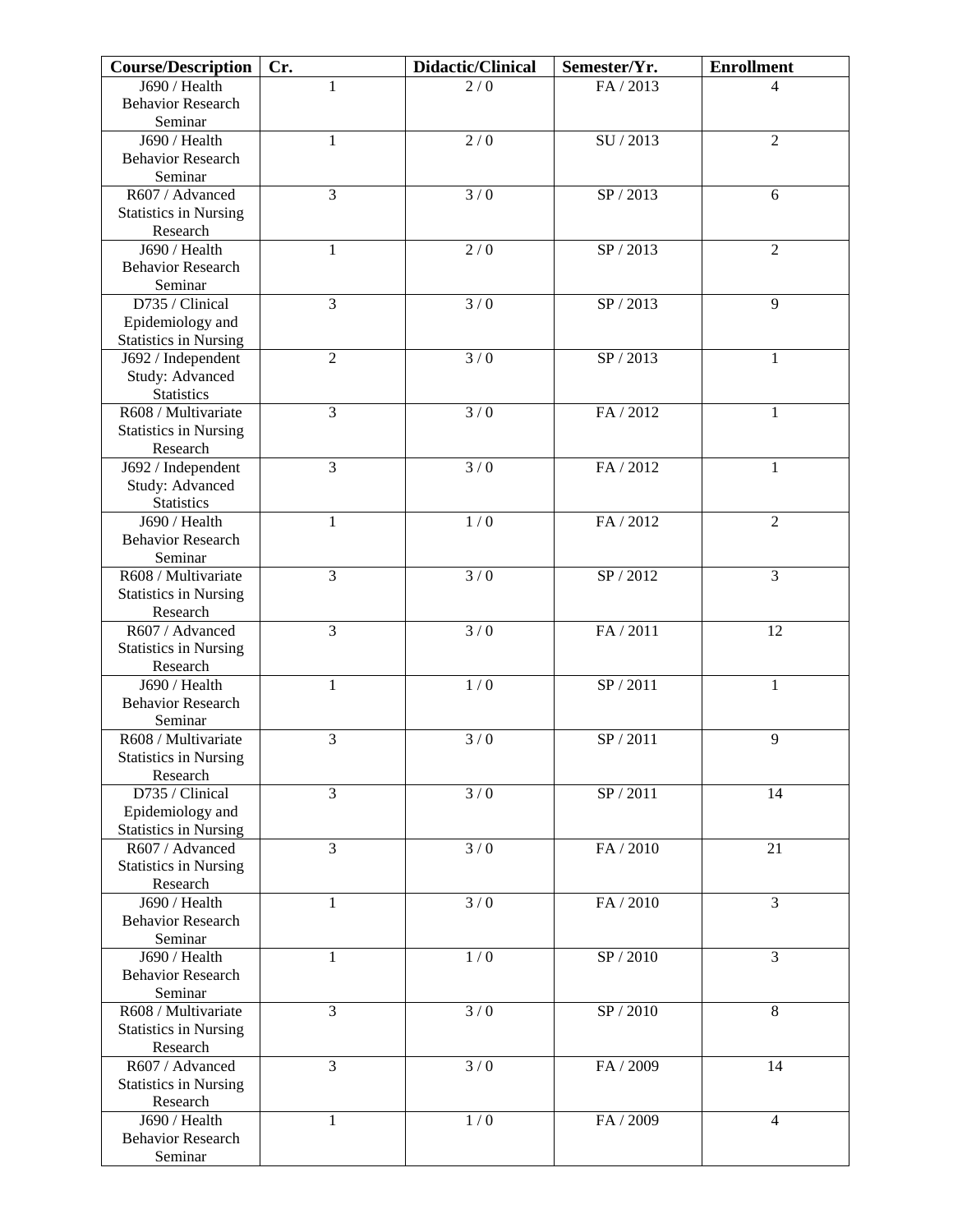| <b>Course/Description</b>    | Cr. | <b>Didactic/Clinical</b> | Semester/Yr. | <b>Enrollment</b> |
|------------------------------|-----|--------------------------|--------------|-------------------|
| R608 / Multivariate          | 3   | 3/0                      | SP / 2009    | 9                 |
| <b>Statistics in Nursing</b> |     |                          |              |                   |
| Research                     |     |                          |              |                   |
| J690 / Health                |     | 1/0                      | SP / 2009    | $\overline{4}$    |
| <b>Behavior Research</b>     |     |                          |              |                   |
| Seminar                      |     |                          |              |                   |
| R607 / Advanced              | 3   | 3/0                      | FA / 2008    | 9                 |
| <b>Statistics in Nursing</b> |     |                          |              |                   |
| Research                     |     |                          |              |                   |
| H365 / Nursing               | 3   | 3/0                      | FA / 2008    | 58                |
| Research                     |     |                          |              |                   |
| J690 / Health                |     | 1/0                      | FA / 2008    | 3                 |
| <b>Behavior Research</b>     |     |                          |              |                   |
| Seminar                      |     |                          |              |                   |
| R608 / Multivariate          | 3   | 3/0                      | SP / 2008    | 9                 |
| <b>Statistics in Nursing</b> |     |                          |              |                   |
| Research                     |     |                          |              |                   |
| J690 / Health                |     | 1/0                      | SP / 2008    | 3                 |
| <b>Behavior Research</b>     |     |                          |              |                   |
| Seminar                      |     |                          |              |                   |

## **ACADEMIC AND CLINICAL MENTORSHIPS**

## Dissertations - Chair:

| Student         | Title of Study                                                               | Year |
|-----------------|------------------------------------------------------------------------------|------|
| Al-Bashaireh, A | Comparison of Bone Turnover Markers between Young Adult Male Smokers         | 2018 |
|                 | and Nonsmokers                                                               |      |
| Sinsuesatkul, S | An Exploration of Factors Related to Hypertension Control in African-        | 2008 |
|                 | American and Caucasian Municipal Employees                                   |      |
| Jones, D        | Moderating Effects of Socioeconomic Status & Age On Perceived                | 2005 |
|                 | Susceptibility, Perceived Seriousness and Knowledge of Heart Disease and its |      |
|                 | Risk Factors in African-American Women                                       |      |
| Pakapong, Y     | The Predictors Of Exercise Participation And Physical Fitness Levels In      | 2003 |
|                 | Firefighters In Birmingham, Alabama                                          |      |
| Panidchakul, K  | Determinants Of Readiness To Adopt Regular Physical Activity Among Thai      | 2003 |
|                 | Patients At Risk Of Cardiovascular Disease: A Transtheoretical Model         |      |
| Fincher, C      | Relationship Between Physician and Patient Factors Determining Treatment     | 2001 |
|                 | Differences Among Medicare Beneficiaries With Unstable Angina                |      |
| Sin, M          | Relationship Between Compliance With Behavioral Changes and Quality of       | 2001 |
|                 | Life In Cardiac Rehabilitation Patients                                      |      |
| Busby, L        | Factors Influencing Adherence to the Childhood Immunization Schedule         | 1999 |
|                 |                                                                              |      |

# Dissertations - Committee Member:

| Student      | Title of Study                                                                                                                                                 | Year |
|--------------|----------------------------------------------------------------------------------------------------------------------------------------------------------------|------|
| Catalano, L  | Comparing engagement in advance care planning between stages of heart<br>failure                                                                               | 2018 |
| Fehlberg, E  | Bio-Physiologic Risk Factors, the Influence of Policy, and the Process of<br>Nursing Care: Exploring Hospital-Acquired Falls using a mixed methods<br>approach | 2017 |
| Wolverton, C | Staff Nurses' Perceptions of Nurse Manager Caring Behaviors: Psychometric<br>Testing of the Caring Assessment Tool-Administration (CAT-ADM©)                   | 2016 |
| Storey, S.   | Malglycemia and Health Outcomes in Hospitalized Patients with Acute<br>Myeloid Leukemia                                                                        | 2015 |
| Carney, T    | An Organizational Informatics Analysis of Cancer Screening, Clinical<br>Decision Support, and Information Systems Within Community Health<br>Centers           | 2012 |
| Grizzle, R   | Occupational Stress, Dietary Self-Efficacy, Eating Habits, and Body<br>Composition in Police Officers                                                          | 2009 |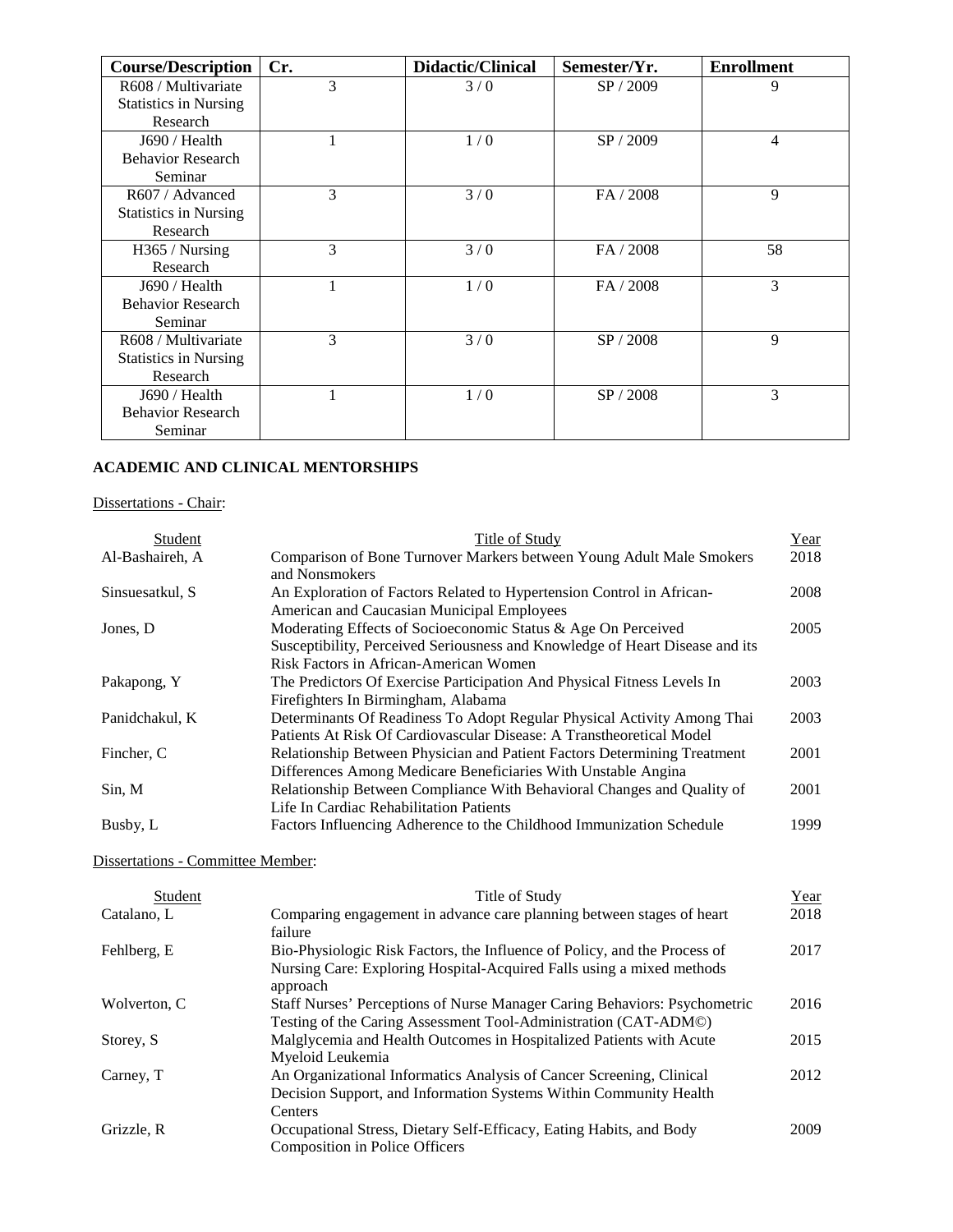| Student             | Title of Study                                                              | Year |
|---------------------|-----------------------------------------------------------------------------|------|
| Nichols, K          | Relationships Among Anger, Patterns of Anger Expression and Blood           | 2008 |
|                     | Pressure, Cortisol, and Glucose in Overweight School-Aged Children          |      |
| Chang, T            | Determinants of Hospital Affiliation With Health Care Networks              | 2007 |
| Park, N             | Effects of Beast Cancer Risk, Psychological Distress, and Dispositional     | 2006 |
|                     | Optimism on Immune Responses in Healthy Women                               |      |
| Johnson, A          | The Influence of Sleep Deprivation on Performance and the Occurrence of     | 2006 |
|                     | Error in Nurses Who Work the Night Shift                                    |      |
| Norman, M           | Hearing Sensitivity among Anniston Army Depot Workers                       | 2005 |
| Gunby, N            | Strategy Development Processes In Long-term Care: A Multi-dimensional       | 2003 |
|                     | Assessment                                                                  |      |
| Kaewthummanukul, T  | Predictors of Exercise Participation Among Thai Female Hospital Nurses      | 2003 |
| Perryman-Starkey, M | The Analysis Of Strategic Groups And Performance In                         | 2002 |
|                     | The Alabama Nursing Home Industry                                           |      |
| DiMicco, W          | Maternal Characteristics and Timeliness of Initiating Infant Immunizations  | 2002 |
| McGarvey, B         | Predictors of Occupational Health Nurses' Likely Ethical Action Regarding   | 2002 |
|                     | Confidentiality of Employee Health Records                                  |      |
| Mahan, P            | The Relationship of Ongoing and Episodic Work Environment Stressors,        | 2002 |
|                     | Social Support, Anxiety, and Depression in Secondary School Teachers        |      |
| Kelley, M           | A Culturally Appropriate Breast Health Educational Intervention Program For | 2002 |
|                     | African American Women                                                      |      |
| James, N            | Exercise Compliance In Older Adults With Arthritis                          | 2001 |
| Bezanson, J         | Estimating the Probability for Prolonged Mechanical Ventilation In Medicare | 2000 |
|                     | Recipients After Coronary Artery Bypass Grafting Surgery                    |      |
| Echols, J           | Examination of a Structural Model of Empowerment and Patient Satisfaction   | 2000 |
| Vannarit, T         | Predictors of Exercise Activity Among Rural Thai Older Adults               | 1999 |
| McDonnell, M        | Antecedents of Adherence to Antituberculosis Therapy                        | 1996 |
| Robinson, L         | The Effects of Therapeutic Touch On The Grief Experience                    | 1995 |

DNP Capstone Project - Advisor:

| Student   | Title of Project                                                            | <u>Year</u> |
|-----------|-----------------------------------------------------------------------------|-------------|
| Shrum, JD | Effective clinician communication with parents and caregivers regarding CAM | 2018        |
|           | use in children with ADHD                                                   |             |
| Ouinn, MJ | Impact of Hemoglobin A1C Screening and Brief Education in a Medicare        | 2018        |
|           | Population                                                                  |             |

# **SERVICE:**

# **COMMITTEE SERVICE (ACADEMIC)**

## University of Florida

| Year(s)     | Organization                                           | Role   |
|-------------|--------------------------------------------------------|--------|
| $02/2017$ - | Animal Care Services Faculty Advisory Board            | Member |
| 12/2017     |                                                        |        |
| $07/2015-$  | Academic Associate Deans for Research Committee        | Member |
| Present     |                                                        |        |
| $09/2015-$  | Sponsored Programs Administration Tax Task Force       | Member |
| 02/2016     |                                                        |        |
|             | University of Florida Health Science Center            |        |
| $10/2018$ - | UF Health Cancer Center Division of Quantitative       | Member |
| Present     | Sciences, Biostatistics Division                       |        |
| $02/2018$ - | Clinical, Population and Data Science Committee Cancer | Member |
| Present     | Catchment Area Subgroup                                |        |
| $06/2017 -$ | UF Health Cancer Center Scientific Review &            | Chair  |
| Present     | Monitoring Committee, Cancer Population Science        |        |
|             | Subcommittee                                           |        |
| $05/2017$ - | <b>Clinical Population Data Science</b>                | Member |
| Present     |                                                        |        |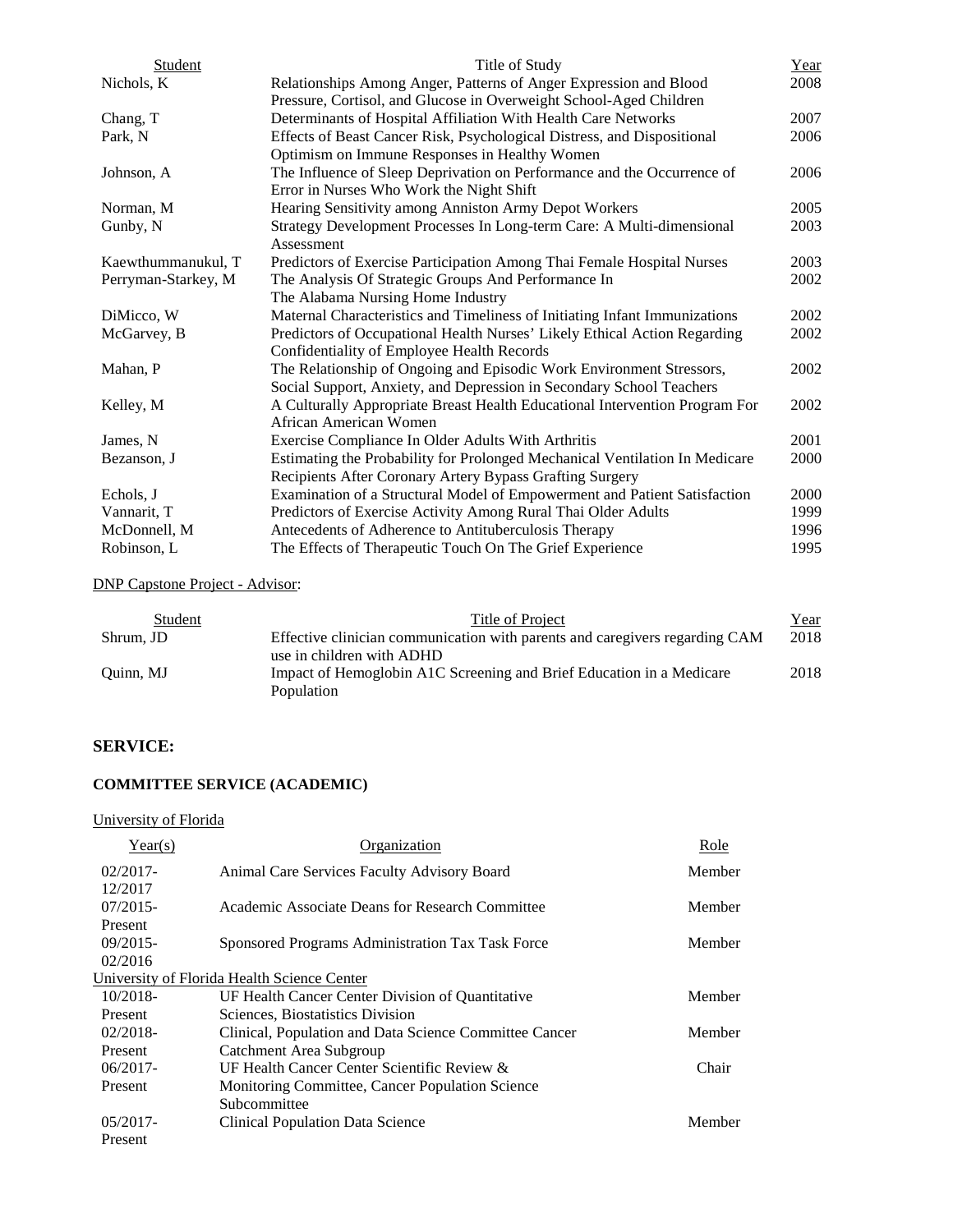| $02/2017$ - | UF Health Cancer Center Scientific Review &        | Member |
|-------------|----------------------------------------------------|--------|
| Present     | <b>Monitoring Committee</b>                        |        |
| 05/2016     | OneFlorida Clinical Research Consortium Steering   | Member |
| Present     | Committee                                          |        |
| $04/2016-$  | OneFlorida Clinical Research Consortium Clinical   | Member |
| Present     | Informatics Workgroup                              |        |
| $07/2015$ - | Health Science Center Associate Deans for Research | Member |
| Present     | Committee                                          |        |
|             | University of Florida College of Nursing           |        |
|             |                                                    |        |

| Year(s)      | <b>Organization</b>                                   | Role                                      |
|--------------|-------------------------------------------------------|-------------------------------------------|
| 2016-Present | Executive Team                                        | Member                                    |
| 2016-Present | <b>Faculty Advancement Committee</b>                  | Member                                    |
| 2016-Present | <b>Research Development Committee</b>                 | Member                                    |
| 2016-Present | UF College of Nursing                                 | <b>Information Security Administrator</b> |
| 2016-02/2017 | Biobehavioral Nursing Science Department Chair Search | Chair                                     |
|              | Committee                                             |                                           |
| 2015-Present | Research & Scholarship Committee                      | Ex-Officio Member                         |

Indiana University School of Nursing

| Year(s)          | Organization                                        | Role       |
|------------------|-----------------------------------------------------|------------|
| 2013-Present     | PhD Curriculum and Student Affairs                  | Member     |
| 2013-2014        | <b>Research Advisory Committee</b>                  | Ex-Officio |
| 2010-2013        | <b>Budgetary Affairs Committee</b>                  | Chair      |
| $2012 - 2013$    | Ph.D. Advisory Committee                            | Chair      |
| $2012 - 2013$    | Departmental Primary Appointment, Promotion, &      | Chair      |
|                  | <b>Tenure Review Committee</b>                      |            |
| 2012             | <b>Budgetary Affairs Committee Merit Evaluation</b> | Chair      |
|                  | Subcommittee                                        |            |
| $2010 - 2012$    | Ph.D. Advisory Committee                            | Member     |
| $2010 - 2012$    | <b>DNP Advisory Committee</b>                       | Member     |
| $2010 - 2012$    | Ph.D. Advisory Committee Curriculum Workgroup       | Member     |
| $2009 - 2010$    | <b>Budgetary Affairs Committee</b>                  | Member     |
| 2009             | <b>DNP Statistical Curriculum Task Force</b>        | Member     |
| $2008 -$ Present | NRSA T32 Executive Board                            | Member     |
| $2008 - 2012$    | Departmental Primary Appointment, Promotion, &      | Member     |
|                  | <b>Tenure Review Committee</b>                      |            |
| $2008 - 2013$    | Center for Research & Scholarship Internal Advisory | Member     |
|                  | Committee                                           |            |
| $2008$ - Present | RIF Proposal review committee                       | Member     |

Indiana University School of Informatics

| Year(s) | Organization                                                                     | Role   |
|---------|----------------------------------------------------------------------------------|--------|
| 2009    | Departmental Primary Appointment, Promotion, &<br><b>Tenure Review Committee</b> | Member |

# Indiana University Purdue University Indianapolis

| Year(s)   | Organization                                     | Role   |
|-----------|--------------------------------------------------|--------|
| 2015      | Chancellor search committee                      | Member |
| 2014-2015 | Council of Academic Deans                        | Member |
| 2013-2015 | Scientific Review Committee                      | Member |
| 2013-2014 | Task Force on Sustainability of Research Centers | Member |
| 2013-2014 | Council of Associate Deans                       | Member |
| 2010-2013 | <b>Campus Budgetary Affairs Committee</b>        | Member |

Indiana University System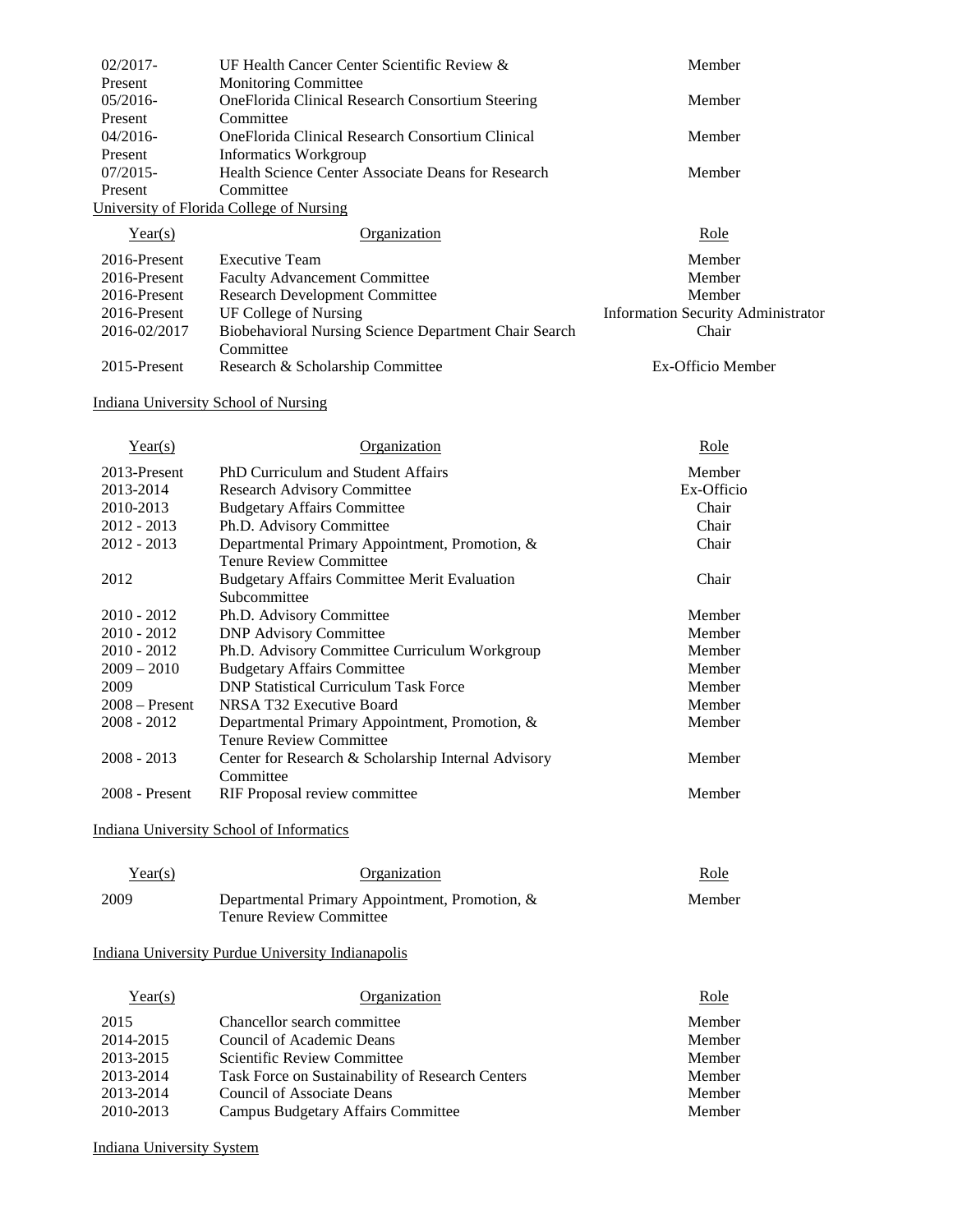| Year(s)   | Organization                          | <u>Role</u> |
|-----------|---------------------------------------|-------------|
| 2014-2015 | University Clinical Affairs Committee | Member      |
| 2013-2015 | Council of Academic Deans             | Member      |

University of Alabama at Birmingham University-wide

| Year(s)       | Organization                                                                                                       | Role               |
|---------------|--------------------------------------------------------------------------------------------------------------------|--------------------|
| $2004 - 2007$ | School of Health Professions - Health Service Administration Research<br><b>Track Comprehensive Exam Committee</b> | Member             |
| 2006          | Minority Health Research Center                                                                                    | Grant reviewer:    |
|               |                                                                                                                    | Barkley Health     |
|               |                                                                                                                    | <b>Disparities</b> |
|               |                                                                                                                    | Research Fund      |
| 2004          | Center for Aging                                                                                                   | Grant reviewer     |
| 1997 - 2000   | Biostatistics Advisory Committee, UAB School of Public Health<br>Department of Biostatistics                       | Member             |
| $1997 - 1998$ | Search Committee for the Chair, Department of Biostatistics, UAB School<br>of Public Health                        | Member             |
| 1994 - 1997   | <b>Health Promotion Activities Oversight</b>                                                                       | Member             |

# University of Alabama School of Nursing

| Year(s)       | Organization                                       | Role                        |
|---------------|----------------------------------------------------|-----------------------------|
| $2005 - 2007$ | Appointment, Promotion, & Tenure Committee         | Chair, Procedures Committee |
| $2005 - 2007$ | Dean's Research Award Review Panel                 | Member                      |
| 1998 - 2007   | Research Advisory Committee, UAB School of Nursing | Member                      |
| 1997 - 2000   | Outcomes and Measurement Team, UAB School of       | Member                      |
|               | <b>Nursing</b>                                     |                             |
| 1999 - 2002   | Nursing PhD Steering Committee, UAB School of      | Member                      |
|               | Nursing                                            |                             |
| $1995 - 2000$ | Health & Functional Status Focal Area Nursing PhD  | Member                      |
|               | Team, UAB School of Nursing                        |                             |
| 1995 - 1999   | Core Curriculum Nursing PhD Task Force, UAB School | Member                      |
|               | of Nursing                                         |                             |
| 1998          | Search Committee for Director, Center for Nursing  | Member                      |
|               | Research, UAB School of Nursing                    |                             |
| 1996 - 1998   | Research, Measurement, Health Promotion &          | Member                      |
|               | Improvement Team, UAB School of Nursing            |                             |
| $1993 - 1998$ | Faculty Scholarship & Professional Development     | Member                      |
|               | Committee, UAB School of Nursing                   |                             |
| $1994 - 1995$ | Faculty Scholarship & Professional Development     | Chair                       |
|               | Committee, UAB School of Nursing                   |                             |
| $1993 - 1994$ | Community Health Council, UAB School of Nursing    | Chair                       |
| 1992 - 1993   | Elections Committee, UAB School of Nursing         | Member                      |
| 1992 - 1993   | Research and Scholarship Committee, UAB School of  | Member                      |
|               | <b>Nursing</b>                                     |                             |
| 1991 - 1995   | Community Health Council, UAB School of Nursing    | Member                      |

# **NATIONAL/REGIONAL/STATE PROFESSIONAL LEADERSHIP**

| Year(s)             | Role                                        | Organization                                                                                  |
|---------------------|---------------------------------------------|-----------------------------------------------------------------------------------------------|
| $2017 - 2018$       | <b>Program Planning Committee</b><br>Member | Council for the Advancement of Nursing Science                                                |
| 2017                | Scientific Merit Review Board<br>Member     | Veterans Administration – Health Services Research $\&$<br>Development                        |
| $2013 -$<br>Present | <b>Grant Review Committee Member</b>        | Patient-Centered Outcomes Research Institute – Addressing<br><b>Disparities Study Section</b> |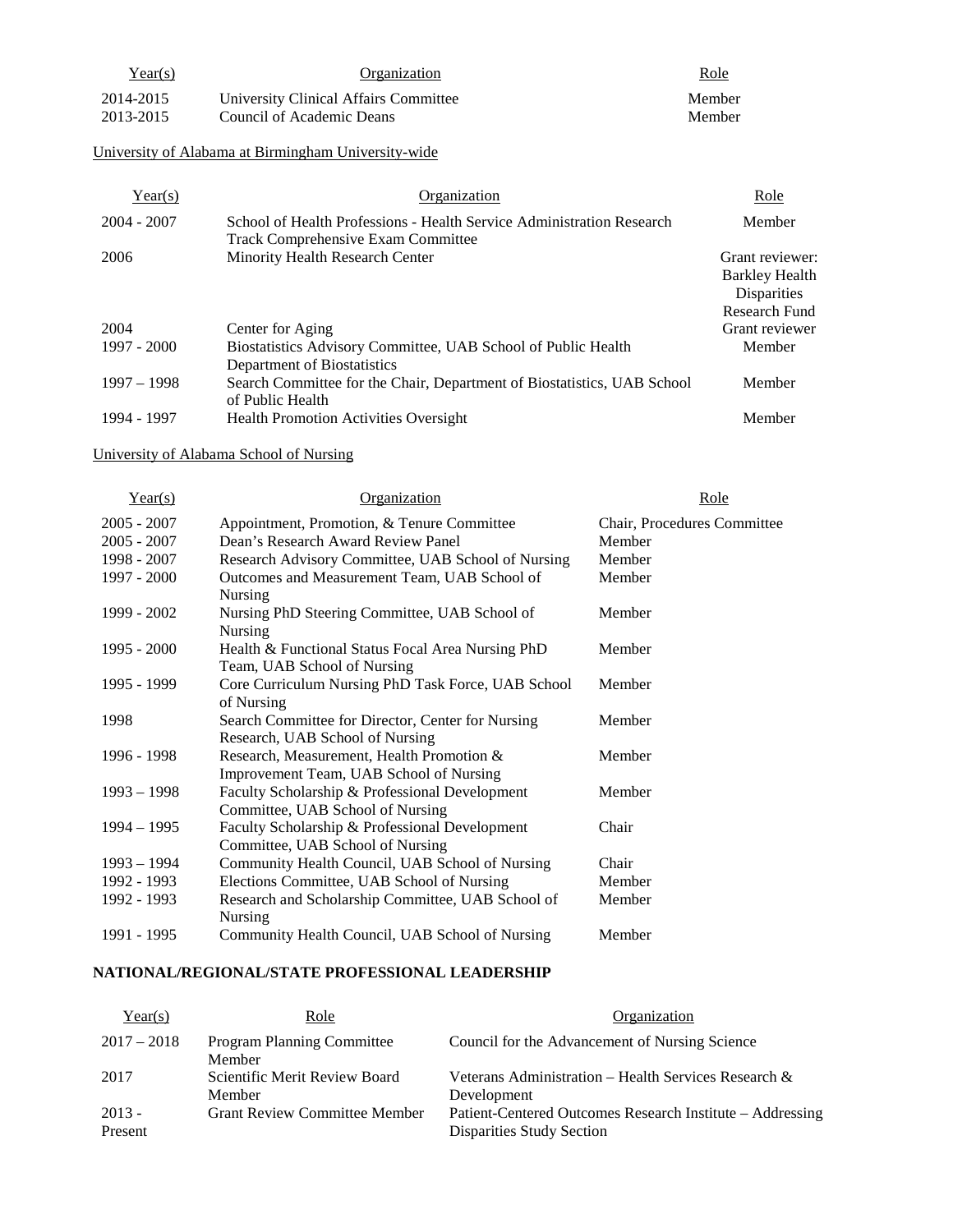| Year(s)                      | Role                                                                                                           | Organization                                                                                                                                                                  |
|------------------------------|----------------------------------------------------------------------------------------------------------------|-------------------------------------------------------------------------------------------------------------------------------------------------------------------------------|
| August-<br>September<br>2012 | <b>Phase I Grant Review Committee</b><br>Member                                                                | Patient-Centered Outcomes Research Institute                                                                                                                                  |
| $2010 - 2014$                | Member – Grants Review<br>Committee                                                                            | <b>Midwest Nursing Research Society</b>                                                                                                                                       |
| June 2010                    | Member - Nursing and Related<br><b>Clinical Science Study Section</b>                                          | National Institutes for Health                                                                                                                                                |
| 2006-2010                    | Member - Nursing Science<br>Children and Families study section                                                | National Institutes for Health                                                                                                                                                |
| 2006                         | Member, Advisory Group for the<br><b>Essential Genetic/Genomic Nursing</b><br>Competency Initiative            | Representing Sigma Theta Tau International and American<br>Academy of Nursing - Developed plan for implementation of<br><b>Essential Genetic/Genomic Nursing Competencies</b> |
| February<br>2006             | Ad-Hoc member of Nursing<br>Science Children and Families<br>study section                                     | National Institute for Nursing Research                                                                                                                                       |
| October 2005                 | Ad-Hoc member of Nursing<br>Science Children and Families<br>study section                                     | National Institutes for Health                                                                                                                                                |
| 2005                         | Special Emphasis Panel Member-<br>T01 & T02 Training Grant<br>Applications                                     | National Institute for Occupational Safety and Health                                                                                                                         |
| 2005-2008<br>2004            | Co-Chair<br><b>Educational Resource Center Grant</b><br>Reviewer                                               | American Academy of Nursing Genetics Expert Panel<br>National Institute for Occupational Safety and Health                                                                    |
| <b>July 2004</b>             | Regional Translational Research<br>Centers (RTRC) Planning Member                                              | National Institutes for Health - Panel provided feedback to NIH<br>for development of Regional Translational Research Centers<br>concept                                      |
| 2002                         | <b>Educational Resource Center Grant</b><br>Reviewer                                                           | National Institute for Occupational Safety and Health                                                                                                                         |
| 2002                         | <b>Grant Reviewer</b>                                                                                          | Agency for Healthcare Research and Quality, Health Services<br><b>Research Panel</b>                                                                                          |
| 1995 - 2002                  | Design and Analysis Subcommittee<br>Member                                                                     | Genetics and Interacting Determinants of Hypertension grant -<br>developed data management protocols for multi-center National<br>Heart, Lung, and Blood Institute study      |
| 2001                         | <b>Educational Resource Center Grant</b><br>Reviewer                                                           | National Institute for Occupational Safety and Health                                                                                                                         |
| 2001                         | <b>Grant Reviewer</b>                                                                                          | Agency for Healthcare Research and Quality, Health Services<br>Research Panel                                                                                                 |
| 1999                         | Evaluator, Special Emphasis Panel:<br>"Research on Young Worker<br>Safety and Health Risks in<br>Construction" | <b>Centers for Disease Control</b>                                                                                                                                            |
| 1982 - 1984                  | At-Large Member, Executive<br>Committee                                                                        | American Nurses' Association Council on Intercultural Nursing                                                                                                                 |
| 1980 - 1984                  | Ohio Nurses' Association                                                                                       | Executive Committee, Ohio Nurses Association Community<br><b>Health Nurses Assembly</b>                                                                                       |
| 1979 - 1981                  | Ohio Nurses' Association                                                                                       | Chair, Human Rights Committee                                                                                                                                                 |

## **COMMUNITY ACTIVITIES**

| Year(s)       | Organization          | Role                         | <b>Status</b> |
|---------------|-----------------------|------------------------------|---------------|
| $2001 - 2008$ | Boy Scouts of America | <b>Assistant Scoutmaster</b> | Volunteer     |
| 1995 - 2001   | Boy Scouts of America | Scoutmaster                  | Volunteer     |
| 1992 - 1995   | Boy Scouts of America | <b>Assistant Scoutmaster</b> | Volunteer     |

## **EDITORIAL BOARD AND JOURNAL REVIEWS**

| Journal                                                            | Role                      | Year             |
|--------------------------------------------------------------------|---------------------------|------------------|
| Research and Theory for Nursing Practice: An International Journal | <b>Statistical Editor</b> | $2018$ - Present |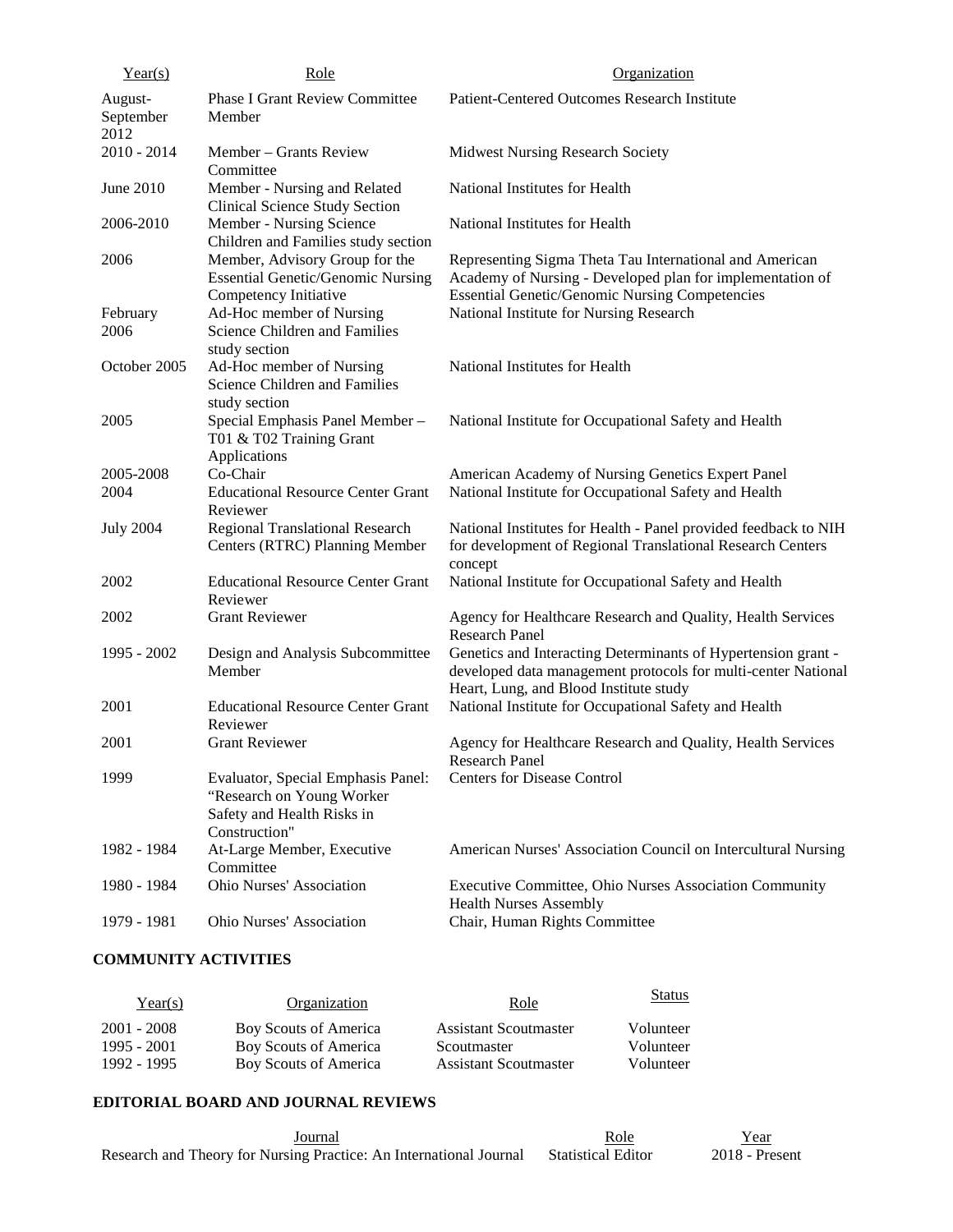| Journal                                                            | Role                       | Year             |
|--------------------------------------------------------------------|----------------------------|------------------|
| <b>BMC Health Services Research</b>                                | <b>Manuscript Reviewer</b> | $2016$ - Present |
| Journal of Transcultural Nursing                                   | <b>Manuscript Reviewer</b> | $2013$ - Present |
| Journal of General Internal Medicine                               | <b>Manuscript Reviewer</b> | 2013             |
| Research In Nursing And Health                                     | <b>Manuscript Reviewer</b> | $2010$ - Present |
| <b>Medical Care</b>                                                | <b>Manuscript Reviewer</b> | $2010$ - Present |
| Nursing Outlook                                                    | <b>Editorial Board</b>     | $2009 - 2016$    |
| Nursing Outlook                                                    | <b>Manuscript Reviewer</b> | $2008$ - Present |
| Research and Theory for Nursing Practice: An International Journal | <b>Editorial Board</b>     | $2005 - 2017$    |
| Journal of Nursing Measurement                                     | <b>Manuscript Reviewer</b> | $2004 - 2008$    |
| <b>National Black Nurses Association Journal</b>                   | <b>Manuscript Reviewer</b> | 1999 - 2002      |
| American Journal of Preventive Medicine                            | <b>Manuscript Reviewer</b> | 1999 - 2008      |
| Journal of Advanced Nursing                                        | <b>Manuscript Reviewer</b> | 1996 - Present   |
| Computers In Nursing                                               | <b>Manuscript Reviewer</b> | 1992 - 1998      |
| Journal of Psychosomatic Research                                  | <b>Manuscript Reviewer</b> | 1991 - 1996      |
| Journal of Obstetrics and Gynecology                               | <b>Manuscript Reviewer</b> | 1989 - 1990      |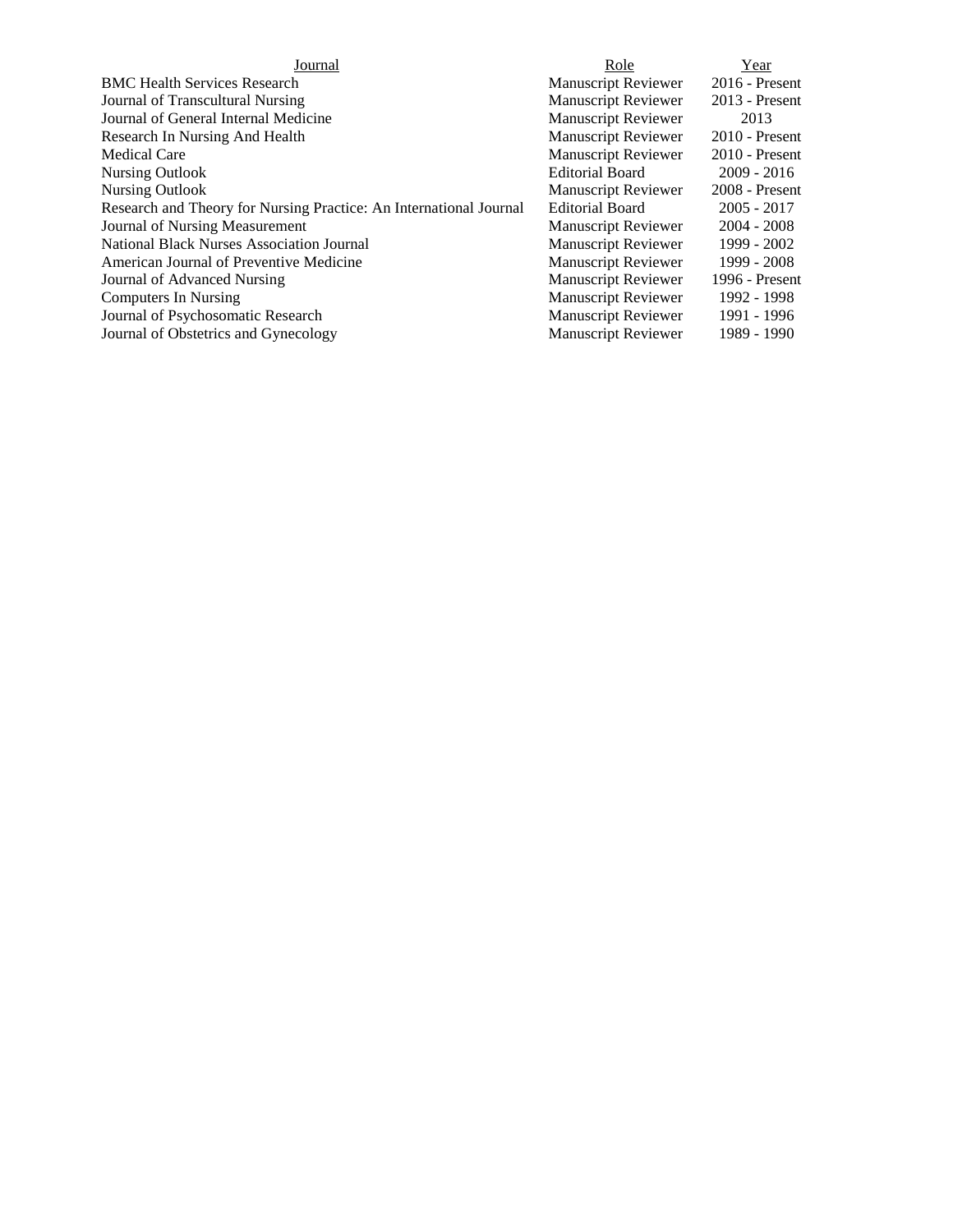## **PROFESSIONAL ACTIVITIES:**

### Leadership Training Attended

The Leadership Edge: Strategies for the New Leader. Aresty Institute of Executive Education, Wharton School of the University of Pennsylvania, Philadelphia, PA: 11/17/2014 – 11/20/2014.

#### Books or Book Chapters

- **Weaver M**, Brown K, & Hilyer J (1999). Outcomes-based evaluation of occupational health services. A United States example. In E. Menckel & P. Westerholm (Eds.) Evaluation and development of occupational health practice (pp. 132-141). Oxford: Butterworth-Heinemann Publishers.
- Brown K, **Weaver M**, Artz L, & Hilyer J (1999). Health promotion and disease prevention at the worksite. In J. Raczynski & R. DiClemente (Eds.), Handbook of health promotion and disease prevention (pp. 459-474). New York: Plenum Publishing Co.
- Vannarit T, Paul P, Collette-Smith M, **Weaver M**, Raczynsky J, & Peel C (2004). Predictors of exercise activity among rural Thai older adults. In W. Kunaviktikul (Ed.) Improving life through health promotion: nurses making a difference (pp. 211-227). Chiang Mai, Thailand: The Faculty of Nursing, Chiang Mai University.
- Newman-Giger J, **Weaver M**, Kasper C, & Kang D (2004). Advancing genetic research in nursing: implications for nursing science. In S Feetham & J Willams (Eds.) Genetics in nursing (pp. 27-34). Geneva, Switzerland: The International Council for Nurses.
- Grant JS, Raper JL, Kang D, & **Weaver, MT** (2008). Research participant recruitment and retention. In A. M. Nezu & C. M. Nezu (Eds.). Evidence-based outcome research: A practical guide to conducting randomized controlled trials for psychosocial interventions (pp. 155-177). New York: Oxford University Press.
- Weaver Michael T (2018). Research and evidence-based practice in nursing education. In S Keating & S DeBoor (Eds.) Curriculum development and evaluation in nursing education, Fourth Edition (pp. 233-252). New York: Springer Publishing Co.

## **PRESENTATIONS:**

#### Peer-Reviewed Papers

#### International

- **Weaver, M.T**., McLennon, S.M., Jessup, N.R., Bakas, T. (2013). Caregiver Task Difficulty, Task Time, Optimism, Threat, Depressive Symptoms, and Life Changes Comprise Four Latent Classes of Stroke Caregivers. Oral Abstract Presentation at the American Heart Association/American Stroke Association International Stroke Conference, Honolulu Hawaii, February 6-8, 2013.
- McLennon, S.M., Bakas, T., Jessup, N.M., & **Weaver, M.T**. (2013). Caregiver Task Difficulty and Life Changes among Stroke Family Caregivers: Comparing Caregivers with no Depressive Symptoms to those with Mild or Greater Depressive Symptoms. Oral Abstract Presentation at the American Heart Association/American Stroke Association International Stroke Conference, Honolulu Hawaii, February 6-8, 2013.
- Hanna K, **Weaver M**, DiMeglio L, Stump T, Scott L, & Fortenberry JD (2010). The Transition to Young Adulthood: Diabetes- related Quality of Life - Worry among High School Seniors with Type 1 Diabetes. Society for Adolescent Health and Medicine, 2010 Annual Meeting, Toronto, Ontario, Canada, Apr. 7-10.
- Bakas, T., Austin, J.K., Buelow, J.M., Habermann, B., Li, Y., McLennon, S.M., **Weaver, M.T**., & Williams, L.S. (2010). Preliminary efficacy of a stroke caregiver intervention program for reducing depressive symptoms. 2010 American Stroke Association International Stroke Conference, San Antonio, TX, February 24-26, 2010. Stroke, 41(4), e104.
- Hanna, K, **Weaver, M**, & Dimeglio, L (June 2009). The Transition to Young Adulthood: Parental Involvement, Parent-Adolescent Disagreement and Adolescents' Assumption of Responsibility among Late Adolescents with Type 1 Diabetes. 9th International Family Nursing Conference, Reykjavik, Iceland.
- Kang D, Weaver M, & McArdle T (2006). Psychophysical predictors of fatigue in breast cancer over time. 17<sup>th</sup> International Nursing Research Congress, Montreal, Canada, July.
- Appel S, Floyd N, Giger J, Luo H, Ovale F, & **Weaver M** (2005). Early Identification of Risk for Stroke Among Southern African-American Women. International American Heart Association State-of-the-Art Stroke Nursing Symposium, New Orleans, LA, February 1, 2005.
- **Weaver M**, Brown K, Hilyer J, & Artz L (2001). Components of an Award-Winning Worksite Health Promotion Program: The Birmingham City Good Health Program. Presented at the "Improving Life Through Health Promotion: Nurses Making a Difference" international conference, Chiang Mai, Thailand, Feb 01, 2001.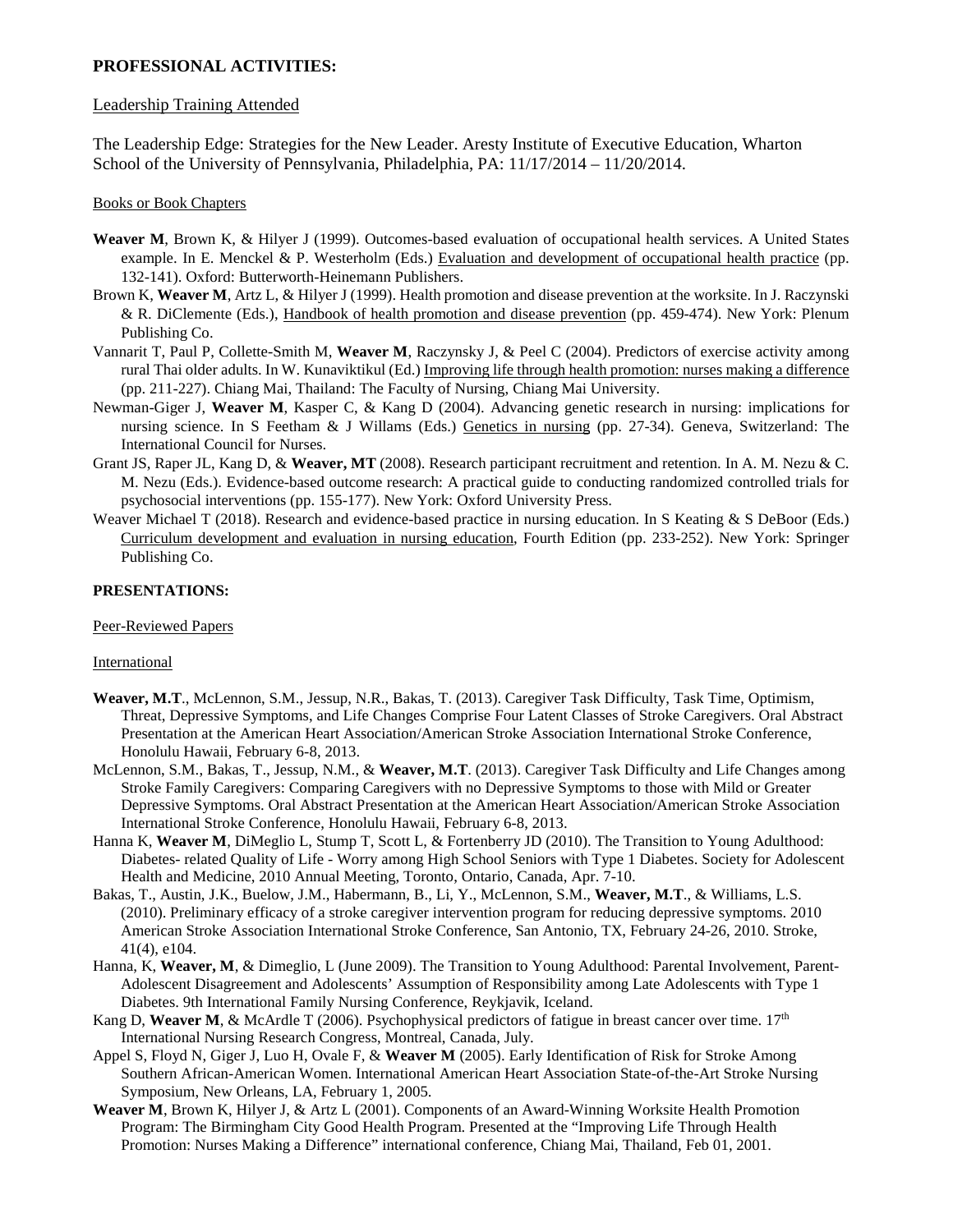- Bae S, **Weaver M**. (1999). A modular SAS Program to support the ABC simulation study. SAS Users Group International (SUGI) Conference, Miami Beach, FL, April 11-14, 1999.
- Kiefe CI, Weissman NW, Allison JJ, **Weaver MT**, Farmer RM, Pemberton, J. (1998) Data-driven achievable benchmarks of care (ABC): Application to quality measurement and practice profiles for diabetes mellitus care. Third European Forum on Quality Improvement in Health Care, Vienna, Austria, April 16-18, 1998.
- **Weaver MT**, Kiefe CI, Allison JJ, Farmer RM, Weissman NW, Williams OD. (1997) Combining achievable benchmarks of care (ABCs) for measuring quality of outpatient management of diabetes mellitus. 1997 International Conference on Health Policy Research, Washington DC, December 5-7 1997.
- Kiefe CI, **Weaver MT**, Allison JJ, Farmer RM, Weissman NW. (1997) Data-driven achievable benchmarks of care (ABC) in the outpatient management of diabetes mellitus. Fifth Annual Cochrane Colloquium, Amsterdam, The Netherlands, October 8 1997.
- Leighton, R., Bingle, J., Birk T., Gohara, A., Lynch, D., Repka, F., Walsh, E., & **Weaver, M**. (1987). Effects of Fitness and Diet on Cholesterol Lowering, China Academic Publishers, Beijing, China, June.

#### National

- Otte, J.L., Manchanda, S., Rand, K.L., Skaar, T., **Weaver, M**., & Carpenter, J. S. (2015). Uncovering the complexity of sleep complaints in breast cancer survivors: Are symptoms indicative of potential sleep disorders? Oncology Nursing Society 40th Annual Congress, Orlando, FL. April 23-26, 2015.
- Kang D, **Weaver M**, Park N, Smith B, & McArdle T (2012). Psychological and immunological contributions to fatigue in women undergoing cancer treatment. The Council for the Advancement of Nursing Science 2012 State of the Science Congress on Nursing Research. Washington, DC September 13-15.
- Fife B & **Weaver M** (2012). Partner interdependence and life-threatening illness: factors associated with dyadic adjustment. The Council for the Advancement of Nursing Science 2012 State of the Science Congress on Nursing Research. Washington, DC September 13-15.
- **Weaver M** & Brown K (2010). HA1C Levels In Municipal Employees At Risk For Prediabetes. The Council for the Advancement of Nursing Science 2010 State of the Science Congress on Nursing Research. Washington DC, September 27–29.
- Hanna K, **Weaver M**, Stump T, Dimeglio L, & Scott L (2010). Transitions Among Late Adolescents With Diabetes. The Council for the Advancement of Nursing Science 2010 State of the Science Congress on Nursing Research. Washington DC, September 27–29.
- Rice M, Kang D, & **Weaver M**. (2010). Integrative Biobehavioral Model In Studies With Children. The Council for the Advancement of Nursing Science 2010 State of the Science Congress on Nursing Research. Washington DC, September 27–29.
- Kang D, Rice M, & **Weaver M** (2010). An Integrative Biobehavioral Model: An Overview. The Council for the Advancement of Nursing Science 2010 State of the Science Congress on Nursing Research. Washington DC, September 27–29.
- Bakas, T., Austin, J.K., Buelow, J.M., Habermann, B., Li, Y., McLennon, S.M., **Weaver, M.T**., & Williams, L.S. (2010). Patterns of needs during a stroke caregiver intervention program. 2010 American Stroke Association State of the Art Stroke Nurses Symposium, San Antonio, TX, February 23, 2010, Stroke, 41(4), e4.
- Kim, N, Kang D, & **Weaver M** (2008). Effects of Breast Cancer Risk, Psychological Distress, and Dispositional Optimism on Immune Response in Healthy Women. 2008 National State of the Science Congress on Nursing Research, Washington, DC, Oct. 2-4.
- Burrage J, **Weaver M**, & Nyamathi A (2008). Health Seeking: HIV Testing in ER Venues. 2008 National State of the Science Congress on Nursing Research, Washington, DC, Oct. 2-4.
- **Weaver M**, Rice M, Kang D, & Howell C (2008). Identifying Differences in Selected Psychological Variables Between Normal Weight and Over-Weight 4<sup>th</sup> and 5<sup>th</sup> Grade Children. 2008 National State of the Science Congress on Nursing Research, Washington, DC, Oct. 2-4.
- Rice M, **Weaver M**, Kang D, & Howell C (2008). Identifying Specific Psychosocial Factors for Intervention in Schoolage Children with Blood Pressure Elevations. 2008 National State of the Science Congress on Nursing Research, Washington, DC, Oct. 2-4.
- Kang D, Rice M, **Weaver M**, & Howell C (2008). Identifying Specific Psychosocial Factors for Stress Reduction Interventions in 4<sup>th</sup> and 5<sup>th</sup> Grade Children. 2008 National State of the Science Congress on Nursing Research, Washington, DC, Oct. 2-4.
- Howell C, Rice M, **Weaver M**, Kang D, (2008). Identifying Specific Psychological Factors for Intervention to Reduce Trait Anger in School-age Children. 2008 National State of the Science Congress on Nursing Research, Washington, DC, Oct. 2-4.
- **Weaver M** (2006). Collecting Health Screening Data In Occupational Settings. Council for the Advancement of Nursing Science, 2006 National State of the Science Congress in Nursing Research. Washington, D.C. October 12, 2006.
- Davis L & **Weaver M** (2005). Exploring the high risk AD caregiving profile. Presented at The Gerontological Society of America 2005 Annual Program Meeting. New Orleans, LA, November 20, 2005.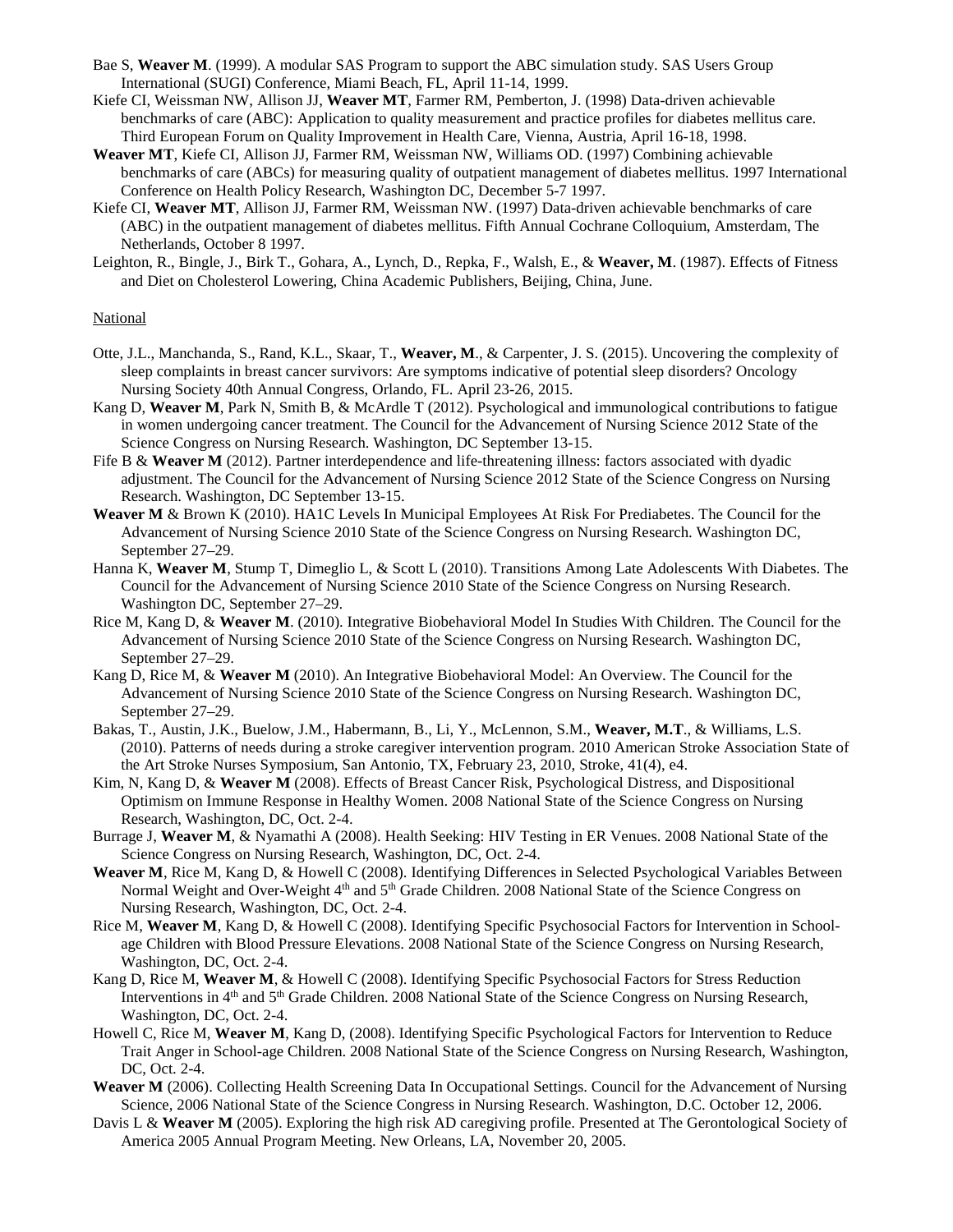- Rice M, **Weaver M**, Howell C, & Kang D (2004). Relationships among anger, stress, coping, school connectedness, bloodpressure, bmi, and waist circumference in 9 & 10-year old elementary school children. Council for the Advancement of Nursing Science, 2004 National State of the Science Congress in Nursing Research. Washington, D.C. October 6-9, 2004.
- Smith B, **Weaver M**, Raper J, & Landers K (2004). MVO-2: To Measure or estimate that is the question! Council for the Advancement of Nursing Science, 2004 National State of the Science Congress in Nursing Research. Washington, D.C. October 6-9, 2004.
- Harrison L, Roane C, & **Weaver M** (2003). Relationship Between Physiologic and Behavioral Distress Cues in Preterm Infants at Rest. Presented at Society for Research in Child Development Preconference Touch Research Symposium. Tampa, Florida, April 24, 2003.
- Harrison L, Roane C, & **Weaver M** (2002). Relationship between physiologic and behavioral distress in pre-term infants at rest. National Association of Neonatal Nursing, 18th Annual Conference, Nashville, TN, November 13-16, 2002.
- Bezanson J, Veledar E, Kinney M, **Weaver M**, and Weintraub W (2002). Predictors of Prolonged Mechanical Ventilation in Medicare Recipients after Coronary Artery Bypass Grafting Surgery. American Association of Critical Care Nurses (AACN) National Teaching Institute in Atlanta, GA, May 4-9, 2002.
- Giger J, Strickland O, **Weaver M**, Acton R, & Taylor H (2001). Genetic Indicators for CHD Risk in Pre-menopausal AAW (18-45 years of Age). Thirtieth Annual Meeting of the National Black Nurses Association, Westin Bonaventure Hotel, Los Angeles, California, August 10, 2001.
- **Weaver M**. & Szabo T. (2001). Birmingham City Good Health Program: Data Components. National Strength and Conditioning Association Public Safety Symposium, Birmingham, AL, January 29, 2001.
- **Weaver M.** (2000). Genetics Research: Database Issues & Implications. Presented at the American Academy Of Nursing 27th Annual Meeting and Conference "Chart the Course: Designing Nursing's Legacy for the Future". San Diego, California November 2-4, 2000.
- **Weaver M.** (2000). Genetics Research: Database Issues & Implications. Presented at the American Academy Of Nursing 27th Annual Meeting and Conference "Chart the Course: Designing Nursing's Legacy for the Future". San Diego, California November 2-4, 2000.
- Artz L & **Weaver M**. (1999). Health intervention and the wellness-fitness continuum. National Strength and Conditioning Association Public Safety Symposium, Birmingham, AL, October 20-22, 1999.
- Kiefe CI, Allison JJ, Weissman NW, Wimberley J, Farmer R, Person S, **Weaver M** (1999). A randomized trial of achievable benchmarks of care (ABC) feedback in improving physician performance in outpatient management of diabetes. Presented at the American Diabetes, Association Health Care Financing Administration and American Association of Health Plans, Washington, D.C., August 8, 1999.
- Kiefe CI, Weissman NW, Allison JJ, **Weaver MT**, Farmer RM , Pemberton, J (1998). Data-driven achievable benchmarks of care (ABC): application to quality measurement and practice profiles for diabetic patients. Presented at the 15th AHSR Annual Meeting, June 1998. Association for Health Services Research Book of Abstracts.
- **Weaver, M**. & McGrady, A. (1994). Blood pressure response to biofeedback: can it be predicted? Twenty fifth annual meeting of the Association for Applied Psychophysiology and Biofeedback, Atlanta, GA, March 3-8, 1994.
- Persutte, W., Lenke, R., & **Weaver, M**. (1991). Ultrasonographic identification of hydramnios: the prenatal diagnostic implication in terms of aneuploidy and pregnancy outcome. American Institute of Ultrasound in Medicine Annual Convention, Atlanta, GA, February.
- Persutte, W., Wakim, N., & **Weaver, M**. (1991). The ultrasonographic identification of ovarian cysts at the time of initiation of human menopausal gonadotropin therapy: are they of clinical significance? American Institute of Ultrasound in Medicine Annual Convention, Atlanta, GA, February.
- Brown, J., Gunning, W., McDaniel, M., **Weaver, M**., Hoeflinger, B., & Eckhardt, A. (1991). Ultrastructural identification of large myelinated fiber injury from percutaneous trigeminal ganglion compression for trigeminal neuralgia using morphometrical analysis in a rabbit model. American Association of Neurological Surgeons Annual Meeting, April 20-25.
- Brown, J., McDaniel, M., & **Weaver, M**. (1991). Percutaneous trigeminal ganglion compression for trigeminal neuralgia: factors predicting recurrence. American Association of Neurological Surgeons Annual Meeting, April 20- 25.
- Persutte, W., Lenke, R., Nemes, J., & **Weaver, M**. (1990). Ultrasonographic evaluation of the patient with an elevated maternal serum alpha fetoprotein: The experience of the Medical College of Ohio. American Institute of Ultrasound in Medicine annual meeting, New Orleans, LA.
- Persutte, W., Lenke, R., & **Weaver, M**. (1990). Ultrasonographic assessment of intestinal damage in fetuses with gastroschisis: Is it of clinical value? American Institute of Ultrasound in Medicine annual meeting, New Orleans, LA.
- Persutte, W., Lenke, R., Nemes, J., & **Weaver, M**. (1990). Ultrasonographic evaluation of the patient with an elevated maternal serum alpha fetoprotein: The experience of the Medical College of Ohio. Society of Perinatal Obstetricians annual meeting, Houston, Tx.
- Lenke, R., Persutte, W., & **Weaver, M**. (1990). Ultrasonographic assessment of intestinal damage in fetuses with gastroschisis: Is it of clinical value? Society of Perinatal Obstetricians annual meeting, Houston, Texas.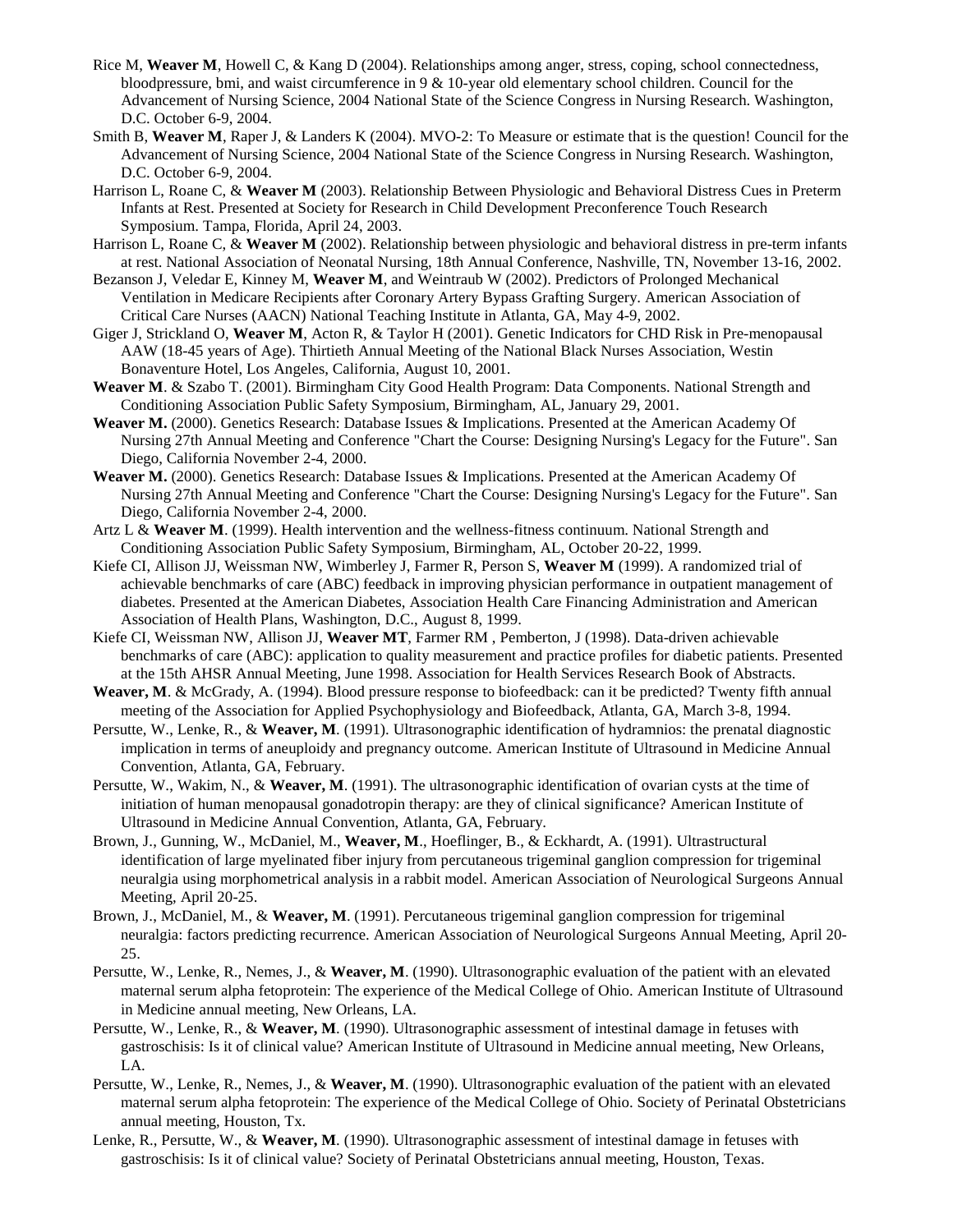- Baciewicz, F., Fegley, J., **Weaver, M**., Yeastings, R., & Thomford, N. (1990). Does surgical career choice affect mini board and Part II national board performance?. Association for Surgical Education 10th Annual Meeting, April.
- Baciewicz, F., Thomford, N., **Weaver, M**., & Comte, E. (1990). Animal laboratory: what is its role in medical education?. Association for Surgical Education 10th Annual Meeting, April.
- Persutte, W., Lenke, R., **Weaver, M**., Kurczynski, T., & Nemes, J. (1989). Ultrasonographic measurement of the cerebral lateral ventricular width in the fetus: A new technique for the prenatal diagnosis of hydrocephaly. Society of Perinatal Obstetricians annual meeting, New Orleans (Abstract #243).
- Baciewicz, F., M.D., Fegley, J., **Weaver, M**., Yeastings, R., & Thomford, N. (1989). Does the effect of calendar block on third year surgical clerkship scores persist through medical school?. Association for Surgical Education, Ninth Annual Meeting, April 5-8.
- Kim, W., Wapshall, T., Davenport, C., Zrull, J. and **Weaver, M**. (1988). Substance abuse in adolescent psychiatric inpatients. American Orthopsychiatric Association 65<sup>th</sup> Annual Meeting, March 30.
- Kim, W., Mansur, S., **Weaver, M**., Zrull, J. and Davenport, C. (1987). Suicidal Pathology in Adolescent Inpatients. American Academy of Child and Adolescent Psychiatry, October 21.
- Chessare, J., Zinna, D., Leibich, C. and **Weaver, M**. (1987). Neurodevelopmental testing and use of a questionnaire to predict kindergarten outcome. American Academy of Pediatrics, May.
- Brown, J.,Preul, M., **Weaver, M.** and Rapaport, M. (1987). Bradycardia and hypotension during percutaneous microcompression of the trigeminal ganglion for trigeminal neuralgia. American Association of Neurological Surgeons Annual Meeting.
- Valade, J.W., Klingler, J.W., Bingle, J.F., Wilkerson, R.D., **Weaver, M.T.**, Andrews, L.T., & Fraker, T.D. (1986). Temporal variation in backscatter on radio frequency ultrasound during acute myocardial ischemia. American Heart Association, 59th Scientific Sessions, Nov. 18.

#### **Regional**

- Bakas, T., **Weaver, M.T**., Morrison, G., McLennon, S.M., Habermann, B., & Jessup, N (2013). Tracking patterns of needs during a telephone follow-up program for family caregivers of stroke survivors. Oral presentation at the Midwest Nursing Research Society 37th Annual Research Conference, Chicago, IL., March 7-10, 2013.
- Wang H, Mikesky A, **Weaver M**, Bunnell K, Liu C, Mente M, Tseng H, & Rawl S (2011). Physical Activity Among Head and Neck Cancer Survivors: A Trainer Tailored Wii Fit Intervention. Midwestern Conference on Health Games 2011, Indianapolis, IN; October 28
- Hanna K, **Weaver M**, DiMeglio L, Stump T, & Allen C. (2010). The Transition to Young Adulthood: Initial Findings on Diabetes Responsibility and Management among High School Seniors with Type 1 Diabetes. Midwest Nursing Research Society, 2010 Annual Meeting, Kansas City, MO, Apr. 8-11.
- **Weaver M**, Rice M, Kang D, & Howell C (2007). Anthropometric and Psychological Predictors of Blood Pressure in Children 9 & 10 Years of Age. 21<sup>st</sup> Annual Conference Southern Nursing Research Society, Galveston, TX Feb. 22-24.
- Rice M, Howell C, **Weaver M**, Kang D(2007). Psychological Predictors Of Trait Anger in 9 and 10-Year-Old Children: Baseline Findings From the Federally Funded PASS Project. 21st Annual Conference Southern Nursing Research Society, Galveston, TX Feb. 22-24.
- **Weaver M**, Rice M, Kang D, & Howell C (2006). Psychologic Predictors Of Salivary IGA in Children 9 & 10 Years of Age. 20th Annual Conference Southern Nursing Research Society, Memphis, TN Feb. 2-4
- Rice M, Howell C, **Weaver M**, & Kang D (2006). Development of the Schoolager's School Connectedness Scale (SSCS): Preliminary Work. 20<sup>th</sup> Annual Conference Southern Nursing Research Society, Memphis, TN Feb. 2-4
- Howell C, Rice M, **Weaver M**, & Kang D (2006). Relationships Among Stress, Coping, Patterns of Anger Expression and Self-concept: Baseline Data From the First Two Cohorts of the PASS Program. 20th Annual Conference Southern Nursing Research Society, Memphis, TN Feb. 2-4
- **Weaver M**, Rice M, Howell C, & Kang D (2005). Anthropometric Predictors of Blood Pressure in Children 9 & 10 Years of Age. 19th Annual Conference Southern Nursing Research Society, Atlanta, GA Feb. 3-5
- Rice M, **Weaver M**, Kang D, & Howell C (2005). Relationships Among Anger, Stress, Coping, and School Connectedness: Baseline Data from the PASS Program. 19th Annual Conference Southern Nursing Research Society, Atlanta, GA Feb. 3-5
- Appel S, Floyd N, Newman-Giger J, Luo H, **Weaver M**, & Ovalle F (2005). Early Identification of Risk for Cardiovascular Disease Among Southern African-American Women. 19th Annual Conference Southern Nursing Research Society, Atlanta, GA Feb. 3-5
- Smith B, Raper J, Randazza L, & **Weaver M** (2002). Lipodystrophy in HIV+ Women On Highly Active Antiretroviral Therapy. 16th Annual Conference Southern Nursing Research Society, San Antonio, TX, Feb. 7-9
- Bae S, **Weaver M** (1999). A Modular SAS Programming to Support ABCTM simulation study. Presented at the South East SAS Users Group Conference SESUG99, Mobile, AL, November 2, 1999.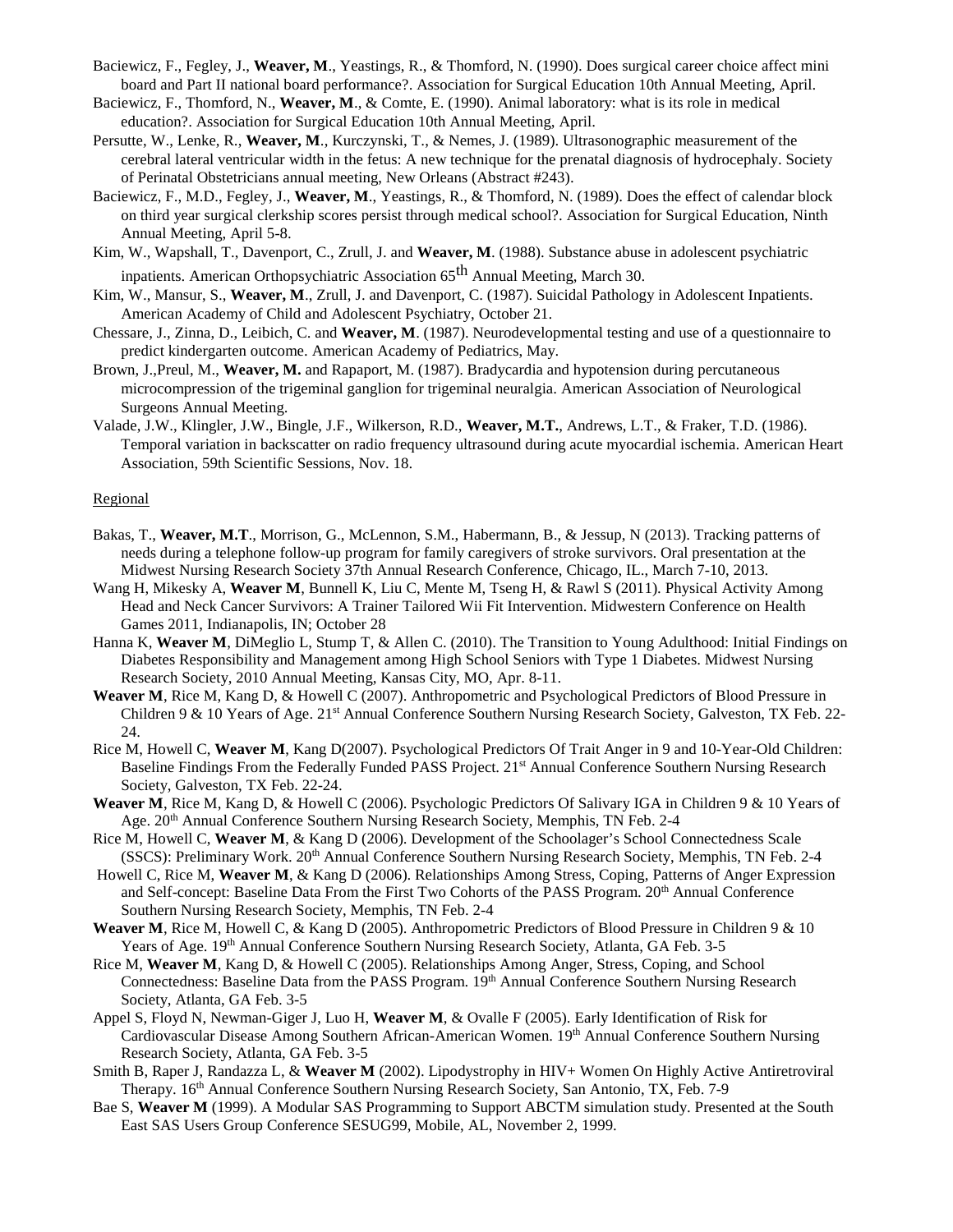- **Weaver, M**., Mueller, R., Jurs, S., & Leighton, R. (1993). Effects of selected risk factors on age of cardiovascular disease development: examination of a structural equation model. Seventh Annual Conference of the Southern Nursing Research Society, Birmingham, AL, February 18-20.
- Newman, K., & **Weaver, M**. (1992). Insulin measurement and preparation among adult diabetic patients at a county hospital. Annual Southern Nurses Association Convention, Auburn, AL, October.
- Lynch, D, Birk, T, Gohara, A, Leighton, R, Repka, F, Walsh, E, & **Weaver, M** (1992). The psychologic model in predicting exercise adherence in women. Midwest Psychological Association, Chicago, IL., May 1.
- Persutte, W., Kurczynski, T., Gray, M., **Weaver, M**., & French, B. (1990). Ultrasonographic evaluation of the patient with one elevated MSAFP; the experience of the medical college of Ohio. Annual Great Lakes Regional Genetics Group meeting, March 30.

#### State / Local

- **Weaver M**. (2011). NIH Research Process Review. Indiana University School of Nursing, Center for Research & Scholarship Research Programming Forums. Indianapolis, IN January 10.
- **Weaver M**, Rice M, & Kang D. (2006). An Integrative Conceptual Framework & Its Application for Research & Scholarship. University of Alabama at Birmingham School of Nursing, Center for Nursing Research Noon Forum. Birmingham, AL August 4.
- Newman, K., & **Weaver, M**. (1993). Insulin measurement and preparation among adult diabetic patients at a county hospital. Alabama State Nurses' Association Fourteenth Annual Clinical Education Sessions, Montgomery, AL, April 28.
- **Weaver, M**., Mueller, R., Jurs, S., & Leighton, R. (1990). Effects of selected risk factors on age of cardiovascular

disease development: examination of a structural equation model. Medical College of Ohio 25<sup>th</sup> Anniversary Alumni Weekend, Toledo, OH, September 22.

**Weaver, M.T**. (1986). Perceived Self-Care Agency: A LISREL Confirmation Factor Analysis of Bickel and Hanson's Questionnaire, Medical College of Ohio School of Nursing Research Day, Toledo, OH, May 7.

#### **Invited Papers**

#### International

**Weaver M** (January 1997). Obtain Measurable, Quantifiable Results by Managing & Analyzing Worksite Wellness & Health Promotion Data, International Quality & Productivity Center, New Orleans, LA

#### **National**

- Corwin E, McCarthy A, McDaniel A & **Weaver M** (2016). Enhancing nursing science and improving patient care through big data: PhD-DNP. American Association of Colleges of Nursing Doctoral Education Conference. Washington DC: January 21-23.
- **Weaver, MT** (2014). Special Interest meeting: Current issues confronting research intensive colleges / schools of nursing: Big data. Council for the Advancement of Nursing Science 2014 State of the science congress. Washington, DC: September 18-20.
- **Weaver M** (March 1996) Working Well Program Overview. American Productivity & Quality Center, Corporate Health Promotion and Demand Management Consortium Benchmarking Study, Houston, TX.

#### **POSTER PRESENTATIONS**

#### Peer-Reviewed Posters

#### International

- Lu Y, Austrom M, Bakas T, Haase J, Embree J, Yang Z, & **Weaver M** (2015). Satisfaction with a Family-Focused Intervention Program for Persons with Mild Cognitive Impairment and Their Caregivers. International Alzheimer Association Conference. Washington, DC, July 19, 2015.
- DiMeglio L, Stump T, **Weaver M**, Scott L, Matteson J, Fortenberry D, & Hanna K. (2009). Longitudinal assessment of diabetes management through the transition from high school to young adulthood: initial results at 6 months posthigh school. 8<sup>th</sup> Joint meeting of Lawson Wilkins Pediatric Endocrine Society / European Society for Pediatric Endocrinology. New York, NY, September 9-12.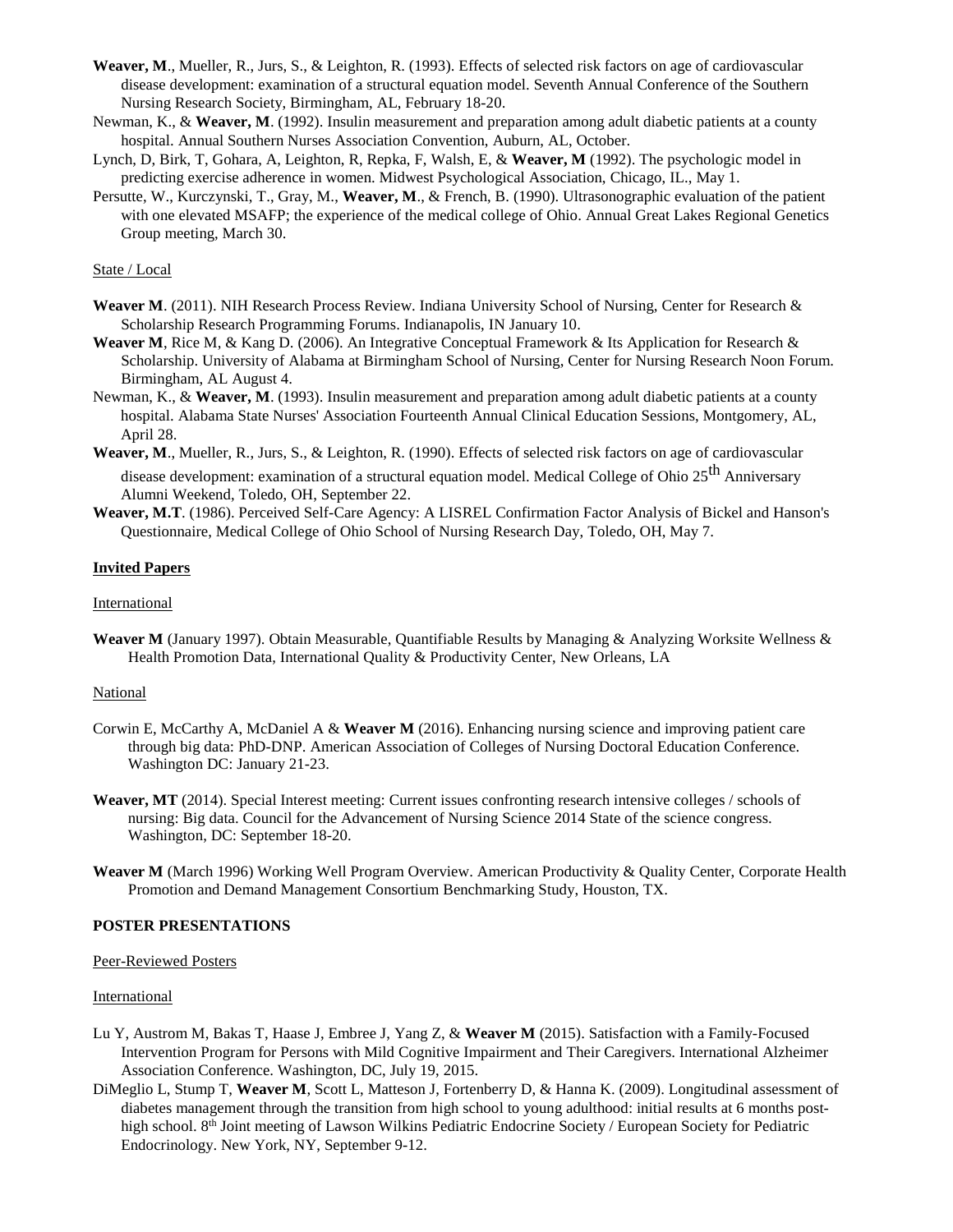- Curtis J, Smith B, Bailey-Griffin J, Lopez R, Raper J, Saag M, Venkataraman R, **Weaver M**, & Saag K (2004). Ethnic Differences in Bone Disease Among HIV+ Patients with Lipodystrophy. International Society for Clinical Densitometry Annual Meeting, Miami, FL, January 28-31.
- Smith B, Raper J, **Weaver M**, Gower B, Hunter L, Randazza L, Weinsier R, & Saag M (2002). Body composition, visceral fat, and bone mineral density: a comparison between HIV infected and non-HIV infected women. Presented at XIV International AIDS Conference, Barcelona, Spain, July 7-12, 2002.
- **Weaver M**, Hilyer J, Pakapong Y, & Panidchakul K (2001). Physical Fitness and Musculoskeletal Occupational Injury In Public Safety Workers. Presented at the "Improving Life Through Health Promotion: Nurses Making a Difference" international conference, Chiang Mai, Thailand, Jan 31, 2001.

#### National

- Otte, J. L., Manchanda, S., Skaar, T., Rand, K., **Weaver, M**., Chernyak, Y., Davis, L., Krier, C., Carpenter, J. S. (2015). Oncology provider knowledge and practice for sleep problems in cancer patients and survivors. American Academy of Sleep Medicine SLEEP 2015. Seattle, WA. June 6-10, 2015.
- Johnson A, Jung L, Brown K, **Weaver M**, & Richards K (2012). Sleep deprivation and the occurrence of error in staff nurses who work the night shift. The Council for the Advancement of Nursing Science 2012 State of the Science Congress on Nursing Research. Washington, DC September 13-15.
- Bakas, T., Austin, J.K., Buelow, J.M., Habermann, B., Li, Y., McLennon, S.M., **Weaver, M.T.**, & Williams, L.S. (2010). Preliminary efficacy of a stroke caregiver intervention program for reducing depressive symptoms. 2010 American Stroke Association International Stroke Conference, San Antonio, TX, February, 2010. Stroke.
- Grizzle, R., Brown, K., Weaver, M. (May 2006). Determinants of Healthy Eating Among Police Officers, American Association of Occupational Health Nurses Symposium, Albuquerque, NM.
- Grizzle, R., Brown, K., Weaver, M. (June 2006). Determinants of Healthy Eating Among Police Officers. Emory University Regional Research Conference, Atlanta, GA.Townsend H, **Weaver M**, Brown K, Saag K, & Lee D (2005). Carpal Tunnel Syndrome Medical Guideline Adherence By Provider Specialty. Presented at the 2005 American College of Rheumatology Annual Scientific Meeting November 12-17, San Diego, California.
- Rice M, **Weaver M**, Kang D, & Howell C (2004). Relationships Among Anger, Stress, Coping, School Connectedness, Blood Pressure, BMI, and Waist Circumference in 9- and 10- year-old Elementary School Children. National Congress on the State of the Science in Nursing Research, Washington DC, October 7–9

#### Regional

- Otte, J.L., Manchanda, S., Rand, K.L., Skaar, T., **Weaver, M**., Krier, C., Davis, L., Carpenter, J. S. (2015), Preferred Treatments for Sleep Complaints by Breast Cancer Survivors. Midwest Nursing Research Society 30th Annual Research Conference, Indianapolis, IN. April 16-19, 2015.
- McLennon SM, Bakas T, Jessup NM, & **Weaver MT** (March 2013). Are There Racial Differences in Caregiver Task Difficulty, Depressive Symptoms, and Life Changes among Stroke Family Caregivers?, Midwest Nursing Research Society, Chicago, IL.
- Burrage J, & **Weaver, M** (March 2009). A Psychometric Analysis of an Instrument: HIV-Related Stigma in African Americans, Midwest Nursing Research Society, Minneapolis, MN.
- Damrongsak, M., Brown, K., **Weaver, M**. (February 2006). Occupational Stress, Job Satisfaction and Back Pain in Firefighters, Southern Nursing Research Society, Memphis, TN.
- Jones D & **Weaver M** (2005). Promoting heart health in women municipal workers. 19th Annual Conference Southern

Nursing Research Society, Atlanta, GA Feb. 3-5

Invited Community Presentations

- **Weaver M** (2006). The Birmingham City Good Health Program: Nutrition Interventions. University of Alabama at Birmingham Clinical Nutrition Research Center External Advisory Committee; Birmingham, AL, January 27.
- **Weaver M** (2005). The Birmingham City Good Health Program. University of Alabama at Birmingham Clinical Nutrition Research Center Seminar Series: Tasting Menu III: Pediatric, Public Health & Community Programs; Birmingham, AL, January 25.
- **Weaver M** (2002). Award-Winning Worksite Health Promotion: The Birmingham City Good Health Program. University of Alabama at Birmingham Center for Nursing Research Noontime Forum. Birmingham, AL, April 2.
- **Weaver M** (2001). Assessing performance of the ABC System for Benchmarking Health Care Provider Performance Using Simulations. University of Alabama at Birmingham Department of Biostatistics Seminar Series. Birmingham, AL, June 5.
- **Weaver M** (1997). Obtain Measurable, Quantifiable Results by Managing & Analyzing Worksite Wellness & Health Promotion Data, International Quality & Productivity Center, New Orleans, LA, January 29, 1997.
- **Weaver M** (1996) Working Well Program Overview, American Productivity & Quality Center, Corporate Health Promotion and Demand Management Consortium Benchmarking Study, Houston, TX, March 14, 1996.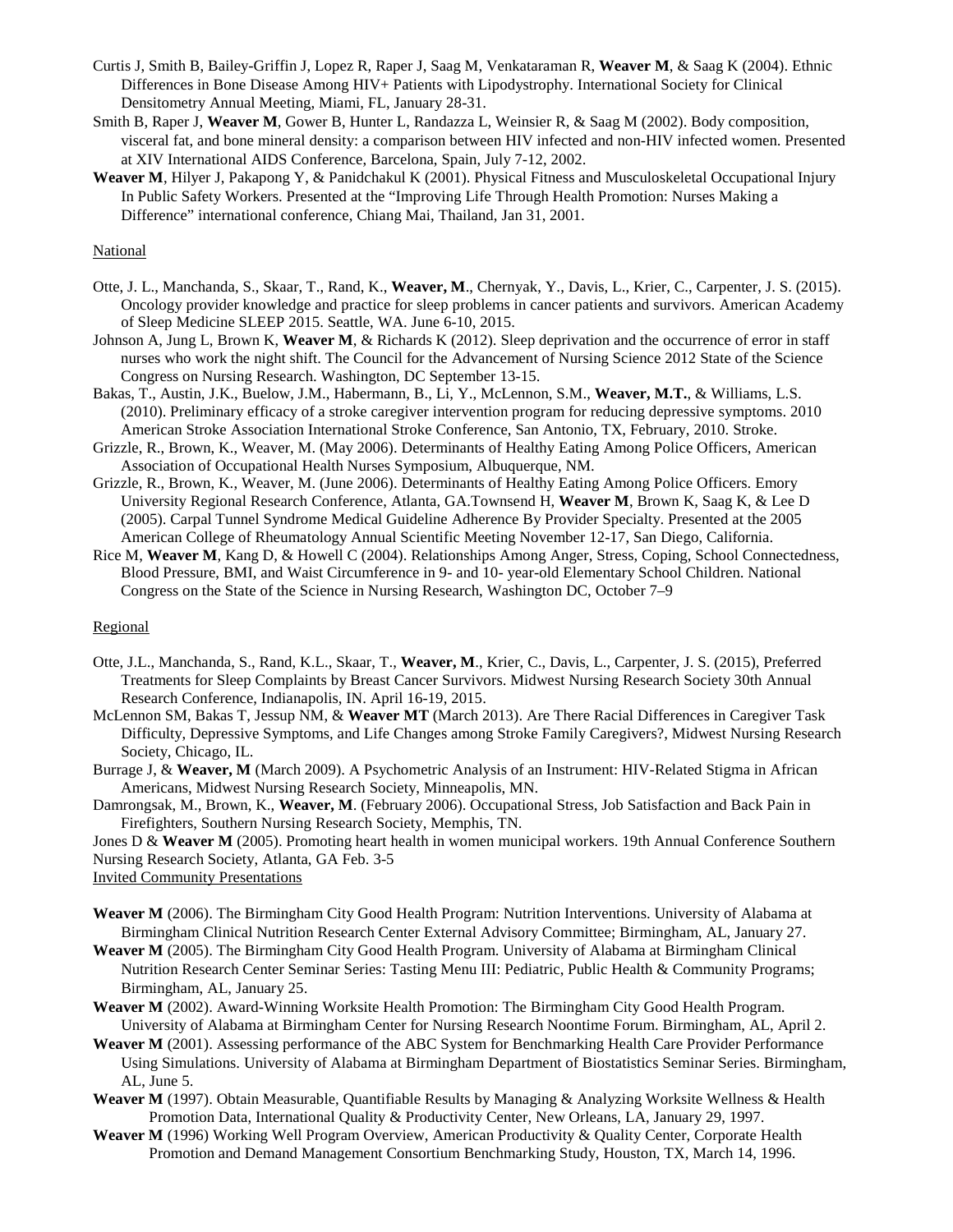- **Weaver M** (1995) Data Analysis, Southern Council on Collegiate Education in Nursing December Conference, Atlanta, GA, 1995
- **Weaver M** (1995) Integrating teaching and clinical practice with research, Southern Council on Collegiate Education in Nursing May Conference, Birmingham, AL, 1995
- Weaver M (1994) Staying Healthy When You're 40+, Alabama Nurses Association Men's Health Issues Workshop, Birmingham, AL, 1994
- **Weaver M** (1993) Structural Equation Modeling: An Introduction, University of Alabama School of Nursing Center for Nursing Research, Birmingham, AL, 1993
- **Weaver M** (1992) Implications of Shifting Paradigms for Key Roles in Graduate Education: The Graduate Faculty Member, Southern Council on Collegiate Education in Nursing, Birmingham, AL, 1992
- **Weaver M** (1989) Developing a Research Question Into a Research Proposal, Medical College of Ohio School of Nursing, 1989
- **Weaver M** (1983) Nursing Outreach in Migrant Health Programs, Clinicas Migrantes Regional, Lansing, MI, 1983
- **Weaver M** (1982) Health and Physical Assessment of Adults, Medical College of Ohio School of Nursing, 1982
- **Weaver M** (1981) Nurses as Client Advocates: Ethical and Legal Issues, Ohio Nurses Association Convention, 1981
- **Weaver M** (1979, 1980) Basic Physical Examination Techniques, Medical College of Ohio School of Nursing, 1979 and 1980
- **Weaver M** (1979) Hispanics in Health Care/Health Care Education: Linkage With the Community, Guadalupe Family Health Clinic, Toledo, OH, 1979

#### **GRANTS, FELLOWSHIPS AND AWARDS:**

#### **RESEARCH GRANTS:**

Extramural Grants

#### Pending Review

**Ongoing** 

- National Institutes for Health / National Institute for Nursing Research: R21 NR017749 Developing the Biobehavioral Foundation for Self-Management of Psychoneurological Symptoms in Hematopoietic Cell Transplant (HCT) Survivors (Co-Investigator/Statistician) Dr. Debra Kelly (PI) 09/27/2018–07/31/2020: \$190,625.
- National Institutes for Health / National Institute for Nursing Research: NR016964 Optimal Feeding Tube Dwell Time to Reduce Feeding Tube Contamination and Improve Health Outcomes in Premature Very Low Birth Weight Infants (Co-Investigator/Statistician) Dr. Leslie Parker, PI. 08/03/2018-05/31/2022: \$1,827,533.
- National Institutes for Health / National Institute for Nursing Research: R01NR016986 Biobehavioral mechanisms, underlying symptoms and healing outcomes in older individuals with CVLU (Co-Investigator/Statistician) Drs. Joyce Stechmiller & Debra Lyon Co-PI. 04/01/2018-01/31/2023: \$ 2,319,252.

## Completed

- National Institutes for Health / National Institute for Nursing Research: R01 NR014019 Routine Aspiration of Residual Gastric Contents in Very Low Birth Weight Infants (Co-Investigator / Statistician) Dr. Leslie Parker, PI. 03/18/2013-01/31/2017: \$1,113,605.
- Veteran's Administration Health Services Research and Development Service: 1I01HX001076-1 Telephone Assessment and Skill-Building Intervention for Informal Caregivers (Co-Investigator/Statistician) Dr. Virginia Daggett, PI 01/01/2013-12/31/2017: \$1,093,778.
- National Institutes for Health / National Cancer Institute: 5 R01 CA138936-05 Technology-Enhanced Quitline Services to Prevent Smoking Relapse (Co-Investigator/Statistician) Dr. Victoria Champion, PI 03/01/2009 – 01/31/2015: \$600,674 (Year 1)
- Robert Wood Johnson: Exploring the State of Doctoral Education: Implications for the Nursing Faculty Shortage (Co-Investigator / Statistician) Dr. Kristina Dreifuerst, PI 07/15/2012-07/14/2014: \$300,000.
- National Institute for Nursing Research: 2 T32 NR007066-21A1 Indiana University: Training in behavioral nursing (Co-Director, Post-Doctoral Training) Dr. Susan Rawl, PI 07/01/2012-06/30/2017: \$317,000 (Year 1).
- National Institute for Nursing Research: 1R21NR013755-01 Daily Enhancement of Meaningful Activity (Co-Investigator / Statistician) Dr. Yvonne Lu, PI 07/07/2012-06/30/2013: \$150,000 (Year 1).
- Role: Co-Investigator / StatisticianOncology Nursing Society Foundation: Physical Activity Intervention among Head and Neck Cancer Survivors (Co-Investigator/Statistician) Dr. Hsiao-Lan Wang, PI 10/01/2010 – 09/30/2012: \$9,970.
- National Institute for Nursing Research: 1R21NR012260-01 A Brief Family Intervention to Promote Adaptation to the Stress of Parental BMT (Co-Investigator / Statistician) Dr. Betsy Fife, PI 07/01/2010-06/30/2012: \$150,000 (Year 1)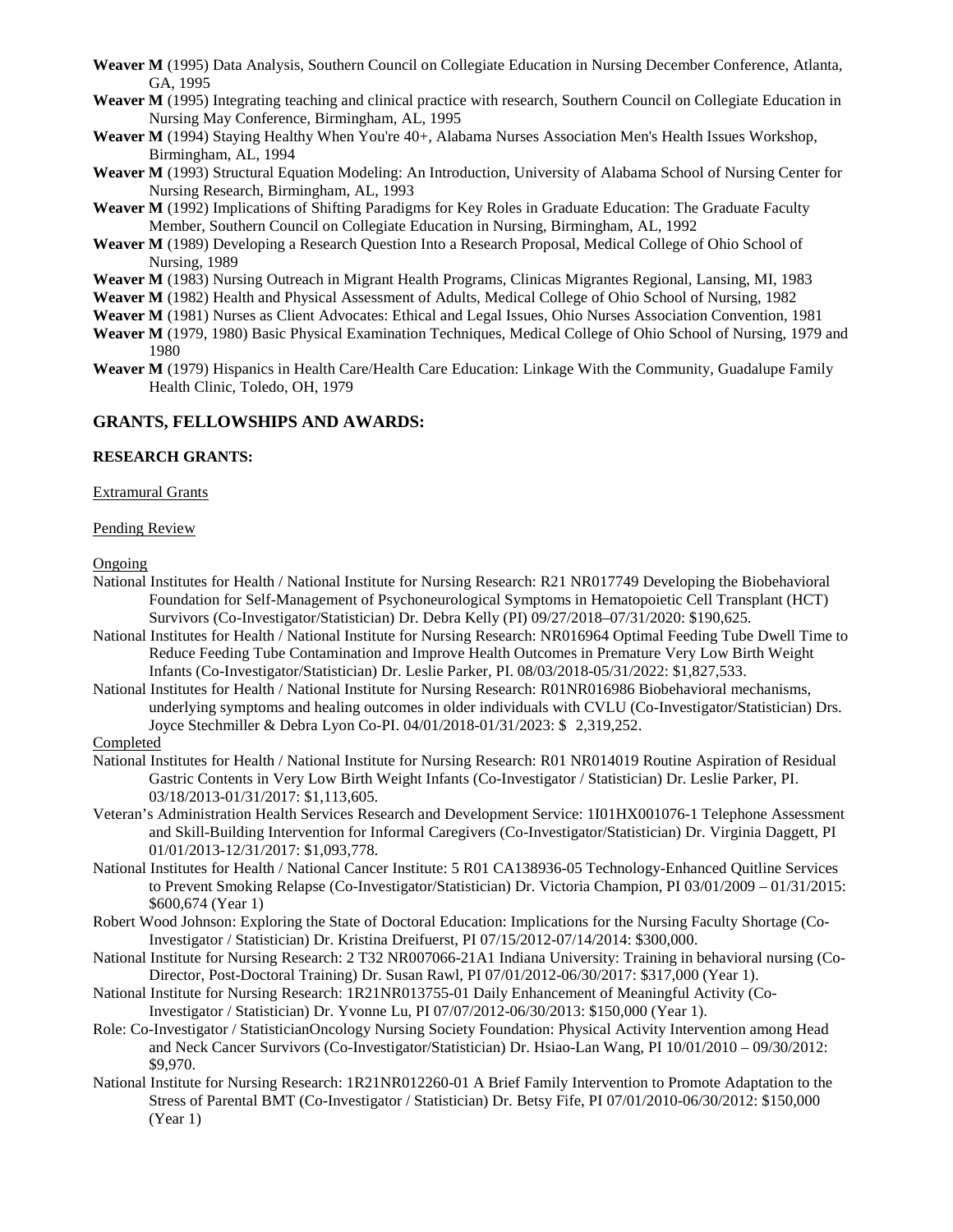- National Institute for Nursing Research: 1R01 NR010388-01A2 Telephone Assessment and Skill-Building Intervention for Stroke Caregivers (Co-Investigator / Statistician) Dr. Tami Bakas, PI 07/01/2010-06/30/2015: \$385,000 (Year 1).
- National Institutes for Health: NIH 1R21CA141568-01 Re-engagement in Evidence-based Quitline Treatment for Low Income Smokers (Co-Investigator / Statistician) Dr. B. Carlini, PI (Dr. A. McDaniel, Site PI) 07/01/2009- 06/30/2012: \$76,302 (Year 1).
- National Institutes for Health: NIH 2R44CA112875-0244 An Anti-Smoking Video Game for Pre-adolescent Girls. (Co-Investigator / Statistician) / Gabriel Interactive (McDaniel, PI subcontract) 7/01/09 – 6/30/12: \$135,133 (Year 1)
- Sigma Theta Tau international, Alpha Chapter: Evaluation of a Moral Distress Thermometer as a Screening Tool for Moral Distress. (Co-Investigator/Statistician) 05/01/2009-04/30/2010: \$2,500
- National Institute for Nursing Research: R01 NR009810-01A1 Transition to Young Adulthood among Late Adolescents with Type 1 Diabetes. (Co-Investigator/Statistician) Dr. Kathy Hanna (PI) 01/18/07-11/30/12: \$1,961,538.
- National Institute for Nursing Research: 5K01NR010086-04 Decision Making About HIV Rapid Testing (Co-Investigator) Dr. Joe Burrage, PI. 09/01/2007-08/31/2010: \$79,760 (Year 1).
- University of Alabama at Birmingham: Psychophysiologic Outcomes: Child Anger Intervention. (PI) 05/01/2008 06/30/2008: \$4,647
- American Nurses Foundation: 2007-085 Breast cancer risk factors and biological responses in healthy premenopausal women. (Co-Investigator) Dr. Na-Jin Park (PI) 09/01/2007-08/31/2008: \$25,000.
- National Institute Occupational Safety Health: T42 CCT410429 Occupational Health and Safety Training (OHN Faculty) Dr. Kent Oestenstad (PI) 07/01/2007 –06/30/2012: \$6,335,500 (\$1,025,000 for OHN academic training)
- National Institute Occupational Safety Health: National Occupational Research Agenda "Managed Preventive Care" R01-type Research Project funded through NIOSH grant T42 CCT410429 (Co-PI) 07/01/2007 –06/30/2012: \$600,000.
- Birmingham City Good Health Program. (Principal Investigator ) Co-Principal Investigator: Dr. Kathleen Brown. City of Birmingham, AL, 01/01/94-06/30/07. Yearly award of \$ 440,000.00
- National Institute Occupational Safety & Health: Occupational Safety & Health Education Resource Center (Faculty). Project Director: Dr. R. Kent Oestenstad. 07/01/05-06/30/06 total: \$ 162,064.00
- Center for Education and Research on Therapeutics (CERTs): Carpal Tunnel Syndrome (CTS) Medical Guideline Adherence and Outcomes (PI). 10/2003-09/2005: \$10,000.
- National Institute Nursing Research: R01NR008285: Project Assist for Chronic Illness Caregivers (Statistician/Co-Investigator). Dr. L. Davis, 10/2002-09/2007: \$1,699,755.
- National Institute Nursing Research: 5R01NR007910: Psychophysiologic Outcomes: Child Anger Intervention (Statistician/Co-Investigator). Dr. M. Rice, 9/2002-9/2006: \$ 2,100, 704.
- National Institute Occupational Safety & Health: Occupational Safety & Health Education Resource Center (Faculty). Project Director: Dr. R. Kent Oestenstad. 07/01/04-06/30/05 total: \$ 154,680.00
- National Institute Nursing Research: R01 NR07980 A Physical Activity & Nutrition Intervention in HIV (Co-Investigator & Statistician). Principal Investigator: Dr. B. Smith, 01/01/02-12/31/05.
- National Institute Occupational Safety & Health: Occupational Safety & Health Education Resource Center (Faculty). Project Director: Dr. R. Kent Oestenstad. 07/01/03-06/30/04 total: \$ 154,680.00
- National Institute Occupational Safety & Health: Occupational Safety & Health Education Resource Center (Faculty). Project Director: Dr. R. Kent Oestenstad. 07/01/02-06/30/03 total: \$ 154,680.00
- University of Alabama at Birmingham Center for Aging Intramural Grant Program: Biopsychological Markers of Distress in AD Caregivers (Co-Investigator & Statistician. Principal Investigator: Dr. L. Davis, 1/1/02-12/31/02.
- Etowah County Emergency Personnel Health Screen. (Principal Investigator ). City of Gadsden, AL, 09/11/01. Award of \$ 42,800.00
- National Institute Occupational Safety & Health: Occupational Safety & Health Education Resource Center (Faculty). Project Director: Dr. R. Kent Oestenstad. 07/01/01-06/30/02 total: \$ 154,680.00
- National Heart, Lung, and Blood Institute: U01HL054495 HyperGEN Field Center (Co-Investigator). Principal Investigator: Dr. Albert Oberman. Multi-Site R01. 09/01/00-08/31/05 total: \$ 257,425.00
- National Institute Occupational Safety & Health: Occupational Safety & Health Education Resource Center (Faculty). Project Director: Dr. Vernon Rose. 07/01/99-06/30/00 total: \$ 144,000.00
- Achievable Benchmarks of Care (Co-Investigator & biostatistician). Principal Investigator: Dr. Catarina Kiefe. AHCPR. 09/30/96-09/29/01 total: \$1,743,515.00
- Predictors of Back Injury Among Women Military Recruits (Principal Investigator). U.S. Army Medical Research and Materiel Command DAMD17-96-1-6268. 10/01/96-10/30/00 total: \$322,280.00
- Genetics and Interacting Determinants of Hypertension (Co-Investigator). Site Principal Investigator: Dr. Albert Oberman. Multi-Site R01 – NHLBI HL54495. 09/05/95-08/31/01 total: \$ 847,029.00
- Antecedents of adherence to antituberculosis medications (Co-Investigator). Principal Investigator: Marcia McDonnell. American Lung Association of Alabama, 07/01/95-06/30/96 total: \$10,946.00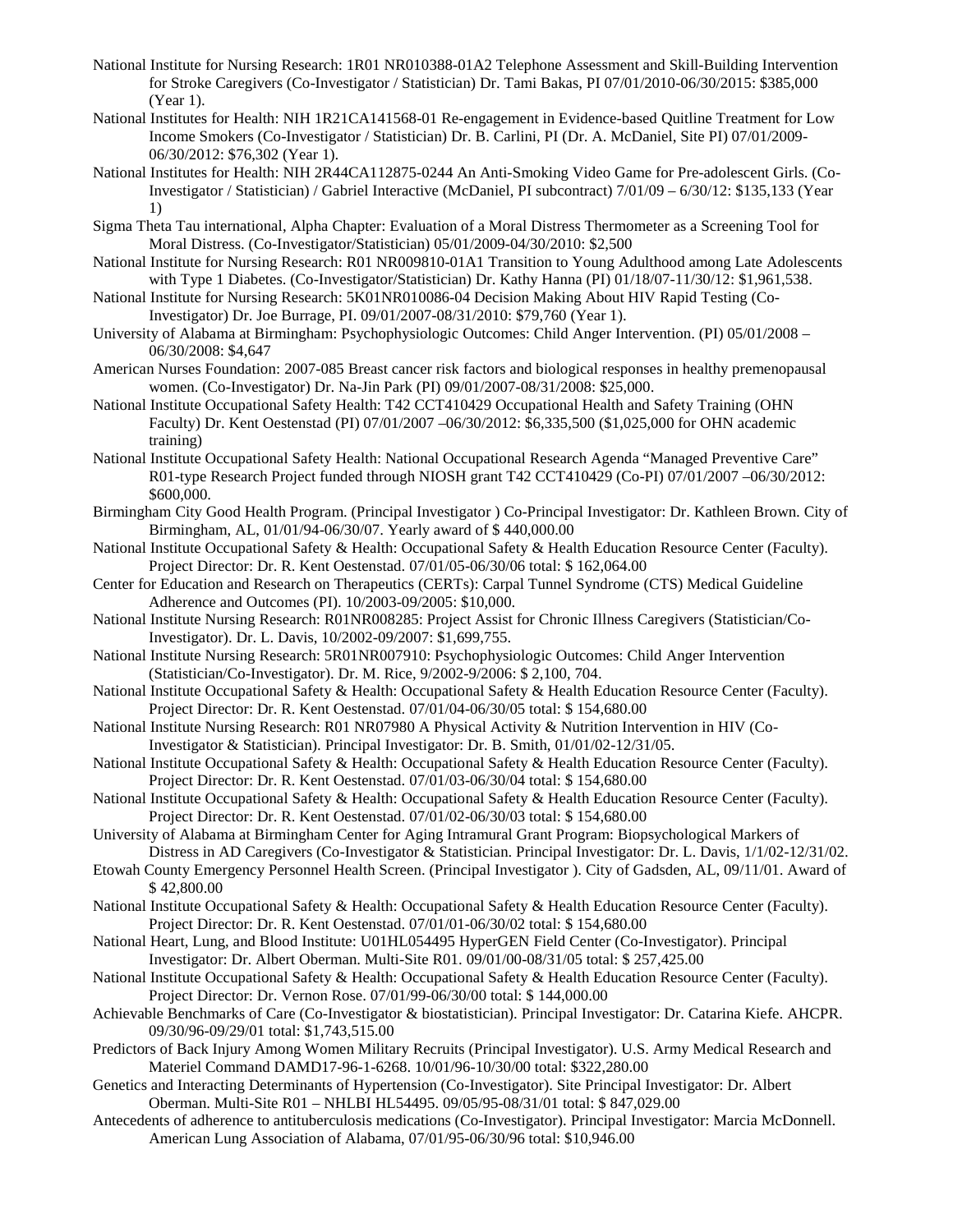- Managed Preventive Care for Employee Health (Co-Investigator & Statistician). Principal Investigator: Dr. Kathleen Brown. Private funding by Health Partners and Complete Health HMOs, 07/01/94-06/30/95 total: \$ 23,000.00
- National Institute for Nursing Research: R01NR003044: Worksite Education/Exercise for Back Injury Prevention (Co-Investigator & Statistician). Principal Investigator: Dr. Kathleen Brown, 07/01/94-06/30/97 total direct costs: \$ 428,147.00
- National Institute for Nursing Research: R55NR003044: Worksite Education/Exercise for Back Injury Prevention (Co-Investigator & Statistician). Principal Investigator: Dr. Kathleen Brown. 10/93. Rolled over to R01 in 1994.
- National Institute Occupational Safety & Health: Occupational Safety & Health Education Resource Center (Faculty). Project Director: Dr. Vernon Rose. 07/01/93 – 06/30/98 total: \$ 5,497,765.00
- Birmingham City Good Health Program. (Co-Principal Investigator ) Principal investigator: Dr. Kathleen Brown. City of Birmingham, AL, 7/91-12/31/93. Yearly award of \$ 300,000.00
- Faculty Development in General Internal Medicine (Faculty). Director: Dr. Earl Campbell. Training grant awarded by U.S. H.H.S., P.H.S., May 1990.
- Reducing Frailty and Injuries in Older Persons (Statistician). Principal Investigator: Dr. Patricia Yarbrough. Awarded 9/87 from Medical College of Ohio B.R.S. funds.
- Cardiotoxicity of Cocaine (Statistician). Principal Investigator: Dr. D. Wilkerson. Awarded 10/87 by National Institutes on Drug Abuse.
- Yohimbine in Treatment of Impotence (Co-Investigator). Principal Investigator: Dr. B. Akpunonu. Awarded 1/87 by Palisades Pharmaceuticals.
- Toledo Exercise and Diet Study (Co-Investigator). Principal Investigator: Dr. R. Leighton. Awarded 1986 by the Stranahan Foundation.

## **AWARDS:**

Award to attend ANA Council for Nursing Research Grant-writing workshop to develop research proposal for missions of Agency for Health Care Policy and Research and National Institute of Nursing Research. (1995).

Award to attend National Institute for Nursing Research Applied Quantitative Methods Institute (1993)

**PUBLICATIONS** (\* indicates non-refereed)**:**

# **I. TEACHING & PRACTICE**

- 1) Baciewicz F, Arent L, **Weaver M**, Yeastings R, & Thomford N (1989). The influence of clerkship structure and timing on individual student's performance. Focus on Surgical Education, 6 (2), p. 18.
- 2) Baciewicz F, Arent L, **Weaver M**, Yeastings R, & Thomford N (1989). Do first and second year preclinical course scores predict student performance during the surgical clerkship?. Focus on Surgical Education, 6 (3), p. 11.
- 3) Baciewicz F, Arent L, **Weaver M**, Yeastings R, & Thomford N (1990). Influence of clerkship structure and timing on individual student performance. American Journal of Surgery, 159, 2, 265-268. PMID: 2301722.
- 4) Baciewicz F, Arent L, **Weaver M**, Yeastings R, & Thomford N (1990). Do first and second year preclinical course scores predict student performance during the surgical clerkship?. Surgery, 107, 5, 581- 583. PMID: 2333598.
- 5) Baciewicz F, Fegley J, **Weaver M**, Yeastings R, & Thomford N (1990). The effect of surgery clerkship timing on fourth-year students' surgery knowledge. Academic Medicine, 65, 543.
- 6) Dietrick J, **Weaver M**, & Merrick H (1991). Pass/fail grading: a disadvantage for students applying for residency. American Journal of Surgery, 162, 63-66. PMID: 2063972.
- 7) Williams JK, Katapodi MC, Starkweather A, Badzek L, Cashion AK, Coleman B, Fu MR, Lyon D, **Weaver MT**, Hickey KT (2016). Advanced nursing practice and research contributions to precision medicine. Nurs Outlook; 64(2):117-23. doi: 10.1016/j.outlook.2015.11.009. PMID: 26712384 [PubMed - indexed for MEDLINE].
- 8) Williams, J.K. Katapodi, M., Starkweather, A., Badzek, L., Cashion, A., Coleman, B., Fu, M., Lyon, D., **Weaver, M.**, & Hickey, K., (2015). Nursing engagement in genomic health for all individuals, Nursing Outlook, 64(2), 117-123. PMID:26712384.
- 9) Dreifuerst KT, McNelis AM, Weaver MT, Broome ME, Draucker CB, Fedko AS. (2016). Exploring the Pursuit of Doctoral Education by Nurses Seeking or Intending to Stay in Faculty Roles. J Prof Nurs. May-Jun;32(3):202-12. doi: 10.1016/j.profnurs.2016.01.014. Epub 2016 Feb 4. PubMed PMID: 27216128.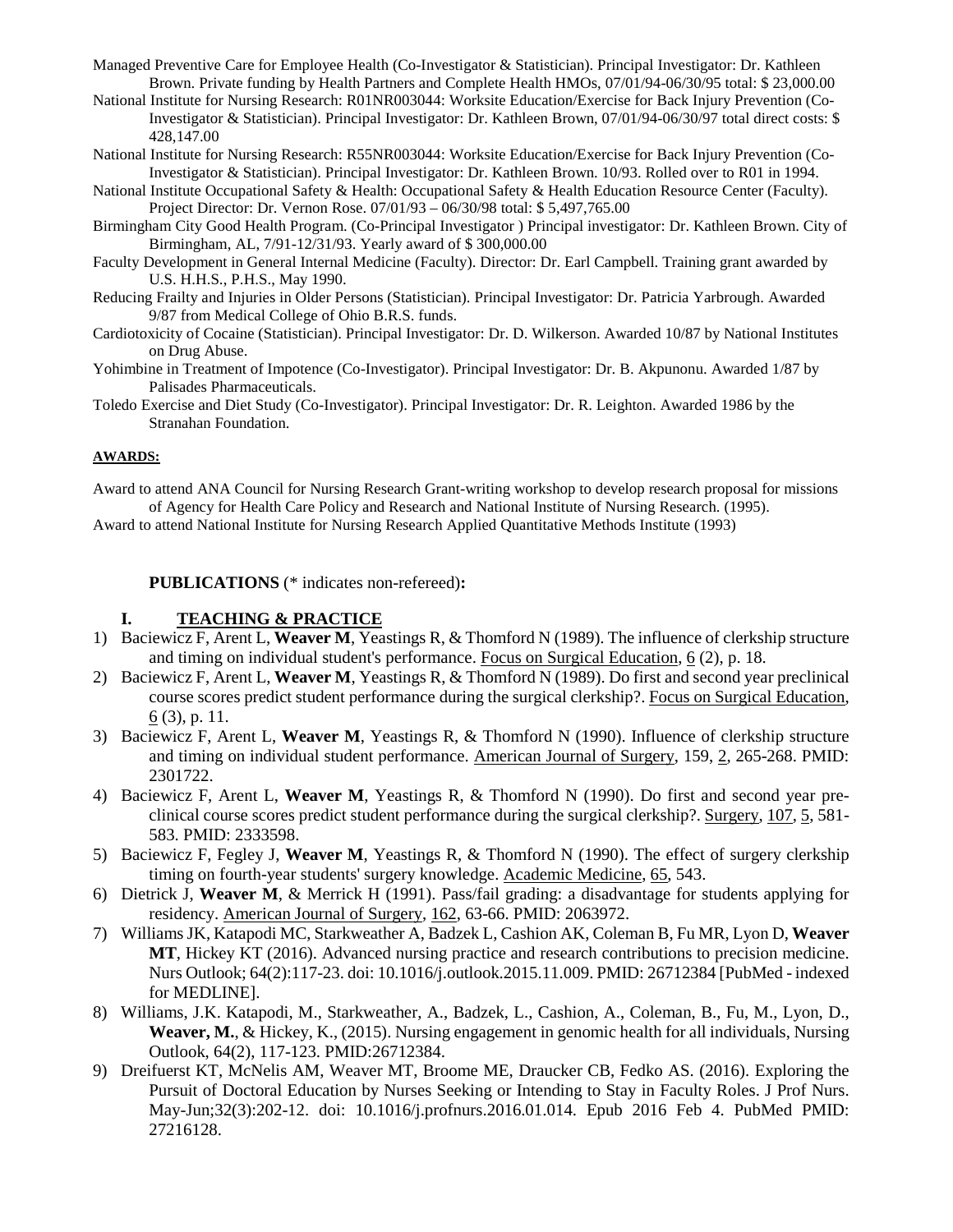# **II. RESEARCH**

- 1. Levine M, Metting P, Gross S, Birchfield D, Rankin M, Kale L, **Weaver M**, Hennessy J, & Ehrlich R (1985). Effects of hypercalcemia on hypoxic myocardium. American Journal of Cardiology, 60, p. 41..
- 2. **Weaver M** (1985). Acupressure: An Overview of Theory and application, Nurse Practitioner, 10 (8), 38- 42.
- 3. **\* Weaver M** (1986). Perceived Self-Care Agency: An Exploration of the Construct Validity of Bickel and Hanson's Scale, Ohio Nurses Review, 61 (8), 10.
- 4. **Weaver M** (1987). Perceived Self-Care Agency: A LISREL confirmatory factor analysis of bickel and hanson's questionnaire, Nursing Research, 36, 381-387. PMID: 3671128.
- 5. Fraker T, Bingle J, Wilkerson R, Klingler J, **Weaver M**, & Andrews L (1988). Acute myocardial ischemia detected in dogs by temporal variation in two-dimensional ultrasound gray level. American Heart Journal, 116, 398-406. PMID: 3400565.
- 6. Joost J, Chessare J, Schaeufele J, Link D, & **Weaver M** (1989). Compliance with a prescription for psychotherapeutic counseling in childhood. Journal of Developmental and Behavioral Pediatrics, 10, 98-102. PMID: 2651486.
- 7. Leighton R, Repka F, Birk T, Lynch D, Bingle J, Gohara A, Saffran J, **Weaver M**, Brewster P, & Walsh E (1990). The Toledo exercise and diet study: results at 26 weeks. Archives of Internal Medicine, 150, 1016-1020. PMID: 2184789.
- 8. Preul M, Long P, Brown J, Velasco M, & **Weaver M** (1990). Autonomic and histopathological effects of percutaneous trigeminal ganglion compression in the rabbit. Journal of Neurosurgery, 72, 933-940. PMID: 2338578.
- 9. Chessare J, & **Weaver M** (1991). Outcome of children seen by multidisciplinary teams for school dysfunction. Clinical Research, 39, 781A.
- 10. Quinn E, Chessare J, Janik J, & **Weaver M** (1991). On the effectiveness of care for attention deficits: what do the teachers know? Clinical Research, 39, 700A.
- 11. Beach E, Maloney B, Plocica A, Sherry S, **Weaver M**, Luthringer L, & Utz S (1992). The spouse: a factor in recovery post acute MI. Heart & Lung, 21, 30-38. PMID: 1735655.
- 12. French B, Kurczynski T, **Weaver M**, & Pituch M (1992). Evaluation of the health belief model and decision making regarding amniocentesis in women of advanced maternal age. Health Education Quarterly, 19, 177-186. PMID: 1618626.
- 13. Kim W J, Zrull J, Davenport C, & **Weaver M** (1992). Characteristics of adopted juvenile delinquents. Journal of the American Academy of Child and Adolescent Psychiatry, 31, 525-532. PMID: 1592787.
- 14. Lynch D, Birk T, **Weaver M**, Gohara A, Leighton R, Repka F, & Walsh E (1992). Adherence to exercise interventions in the treatment of hypercholesterolemia. Journal of Behavioral Medicine, 15, 365-377. PMID: 1404352.
- 15. Mooney R, Nikoletseas M, King T, Savage S, **Weaver M**, & Rhoades R (1992). Structural and functional consequences of neonatal deafferentation in the superficial layers of the hamster's superior colliculus. Journal of Comparative Neurology, 315, 398-412. PMID: 1560114.
- 16. Baciewicz F, Basilius D, Myles J, **Weaver M**, & Milligan A (1993). The effect of interstitial hyperthermia on local pulmonary blood flow and lung parenchyma. Journal of Investigative Surgery, 6, 71-81. PMID: 8452825.
- 17. Brown J, McDaniel M, **Weaver M**, Burchiel K, & Young R (1993). Percutaneous trigeminal nerve compression for treatment of trigeminal neuralgia. results in 50 patients. Neurosurgery, 32, 570-573. PMID: 7682678.
- 18. Funk J, Chessare J, **Weaver M**, & Exley A (1993). Attention deficit hyperactivity disorder, creativity, and the effects of methylphenidate. Pediatrics, 91, 816-819. PMID: 8464673.
- 19. Chessare J, Zinna D, Liebich C, & **Weaver M** (1994). A population-based study of the effectiveness of pediatric preschool screening for learning problems. Children's Hospital Quarterly, 5(2), 73-77.
- 20. Newman K, & **Weaver M** (1994). Insulin measurement and preparation among adult diabetic patients at a county hospital. The Nurse Practitioner: The American Journal of Primary Health Care. 19(3), 44-48. PMID: 8008262.
- 21. **Weaver M**, & McGrady A (1995). A provisional Model to Predict Blood Pressure Response to Biofeedback-Assisted Relaxation. Biofeedback & Self-Regulation. 20(3), 229-240. PMID: 7495917.
- 22. Brown K, Hilyer J, Artz L, Glasscock L, & **Weaver M** (1995). The birmingham good health program: meeting healthy people 2000 objectives. Health Values. 19(6), 45-53.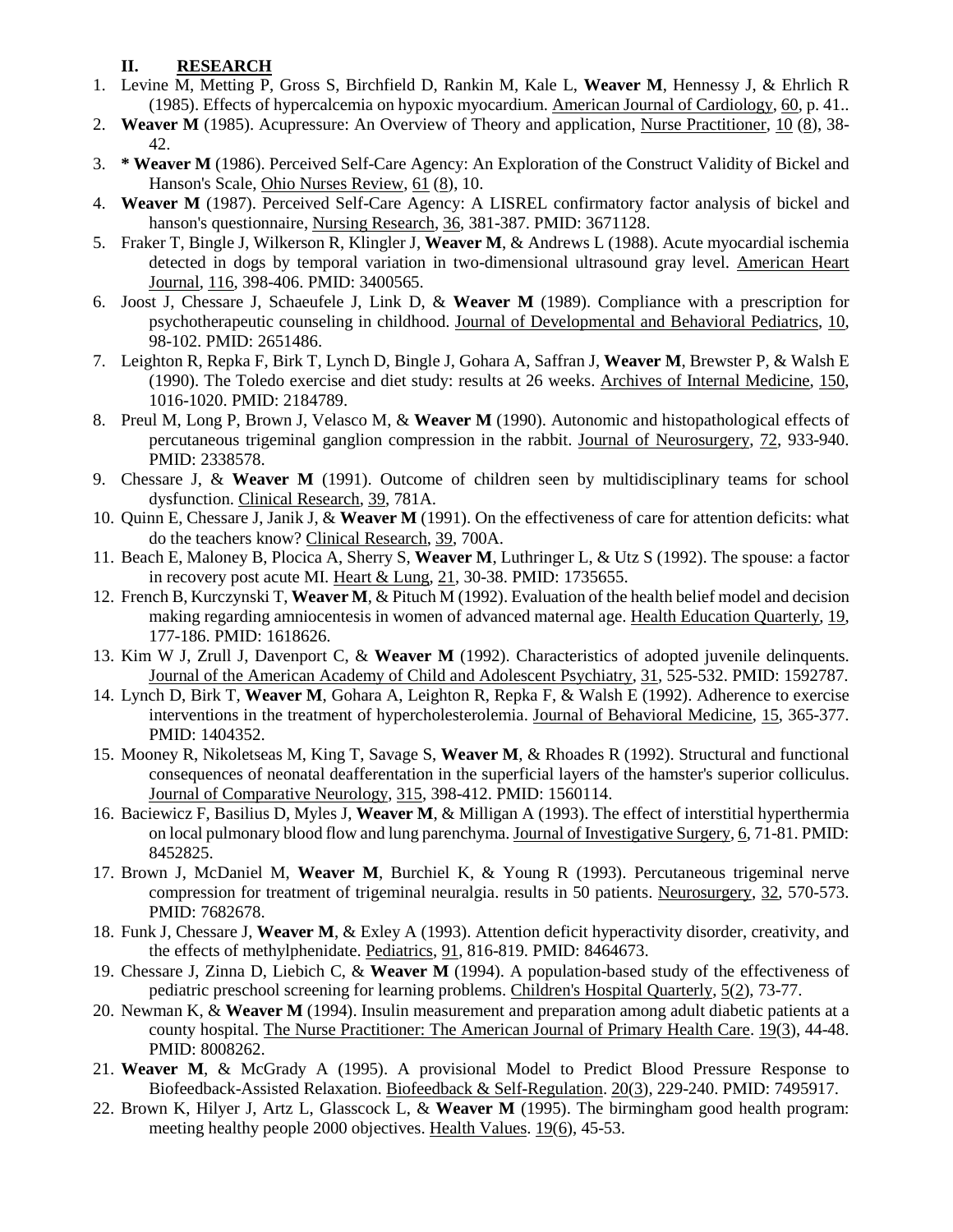- 23. Brown J, Hoeflinger B, Long P, Gunning W, Rhoades R, Bennett-Clarke C, Chiaia N, & **Weaver M** (1996). Axon and ganglion cell injury in rabbits after percutaneous trigeminal balloon compression. Neurosurgery. 38(5), 993-1003. PMID: 8727826.
- 24. Forrester B, **Weaver M**, Brown K, Phillips J, & Hilyer J (1996). Personal health risk predictors of occupational injury among 3415 municipal employees. Journal of Occupational Medicine, 38(5) 515-521. PMID: 8733643.
- 25. **Weaver M**, Mueller R, & Leighton R (1997). Promoting wellness by delaying age of cardiovascular disease onset: development of a model. Journal of Cardiovascular Nursing, 11(3) 80-92. PMID: 9095456.
- 26. Newman Giger J, Hunter G, **Weaver M**, Strickland O, Taylor H, & Gulgin H (1998). Single scan magnetic resonance imaging and anthropometrics in estimation of volume of intra-abdominal fat (IAF) in premenopausal african-american women (18-45). NLN Research & Policy PRISM, 5(3) 1-12.
- 27. **Weaver M**, Forrester B, Brown K, Phillips J, Hilyer J, & Capilouto E (1998). Health risk influence on medical care costs and utilization among 2898 municipal employees. American Journal of Preventive Medicine, 15(3) 250-253. PMID: 9791645.
- 28. Kiefe C, Weissman N, Allison J, Farmer R, **Weaver M**, & Williams O (1998). Methodology matters XII. Identifying achievable benchmarks of care: concepts and methodology. International Journal for Quality in Health Care, 10(5) 443-447. PMID: 9828034.
- 29. Hilyer J, **Weaver M**, Hunter G, Gibbs J, & Spruiell W (1999). In-station physical training for firefighters. Strength and Conditioning Journal, 21(1) 60-64.
- 30. Hunter G, Bamman M, Wetzstein C, Landers C, Hilyer J, & **Weaver M** (1999). Validation of fitness/physical abilities tests for evaluating the ability to do job-related tasks. Strength and Conditioning Journal, 21 (2) 33-39.
- 31. Weissman NW, Allison JJ, Kiefe CI, Farmer RM, **Weaver MT,** Williams OD, Child IG, Pemberton JH, Brown KC, & Baker CS (1999). Achievable benchmarks of care: the ABCs of benchmarking. Journal of Evaluation in Clinical Practice, 5(3):269-81. PMID: 10461579.
- 32. Lynch D, Repka F, Nagel R, Birk T, Gohara A, Leighton R, Walsh M, & **Weaver M** (2000). Prediction of dietary adherence in cholesterol reduction: relative contribution of personality variables and health attitudes. Psychology and Health, 15: 821-828.
- 33. Hunter G, Newman Giger J, **Weaver M**, Strickland O, Taylor H, & Zucker P (2000). Fat distribution and cardiovascular disease risk in african-american women. Journal of National Black Nurses Association, 11(2): 7-11. PMID: 11854989.
- 34. Kiefe C, Allison J, Williams O, Person S, **Weaver M**, Weissman W (2001) Improving Quality Improvement Using Achievable Benchmarks For Physician Feedback A Randomized Controlled Trial. JAMA, 285: 2871-2879. PMID: 11401608.
- 35. McDonnell M, TurnerJ, & **Weaver M** (2001). Antecedents of adherence to antituberculosis therapy. Public Health Nursing, 18(6): 392-400.
- 36. Grant J, Elliott T, **Weaver M**, Bartolucci A, & Giger J (2002). Telephone intervention with family caregivers of stroke survivors after rehabilitation. Stroke, 33: 2060-2065. PMID: 12154263.
- 37. Ahmed A, **Weaver M**, Allman R, DeLong J, & Aronow W (2002). Quality of Care of Nursing Home Residents Hospitalized With Heart Failure. Journal of the American Geriatrics Society, 50:1831–1836. PMID: 12410902.
- 38. Ahmed A, Nanda NC, **Weaver MT**, Allman RM, & DeLong JF (2003). Clinical correlates of isolated left ventricular diastolic dysfunction among hospitalized older heart failure patients. Am J Geriatr Cardiol., Mar-Apr; 12(2): 82-9. PMID: 12624577.
- 39. Harrison LL, Roane C, & **Weaver M**. (2003). The relationship between physiological and behavioral measures of stress in preterm infants. Journal of Obstetric, Gynecologic, and Neonatal Nursing, 33(2), 236-245. PMID: 15095803.
- 40. Person S, Allison J, Kiefe C, **Weaver M**, Williams O, Centor R, & Weissman N (2004). Nurse staffing and mortality for medicare patients with acute myocardial infarction. Med Care, 42, 4-12. PMID: 14713734.
- 41. Sin M, Sanderson B, **Weaver M**, Giger J, Pemberton J, & Klapow J (2004). Personal characteristics, health status, physical activity, and quality of life in cardiac rehabilitation participants. International Journal of Nursing Studies, 41(2), 173-181. PMID: 14725781.
- 42. Bezanson JL, **Weaver M**, Kinney MR, Waldrum M, & Weintraub WS (2004). Presurgical risk factors for late extubation in medicare recipients after cardiac surgery. Nurs Res. Jan-Feb; 53(1): 46-52. PMID: 14726776.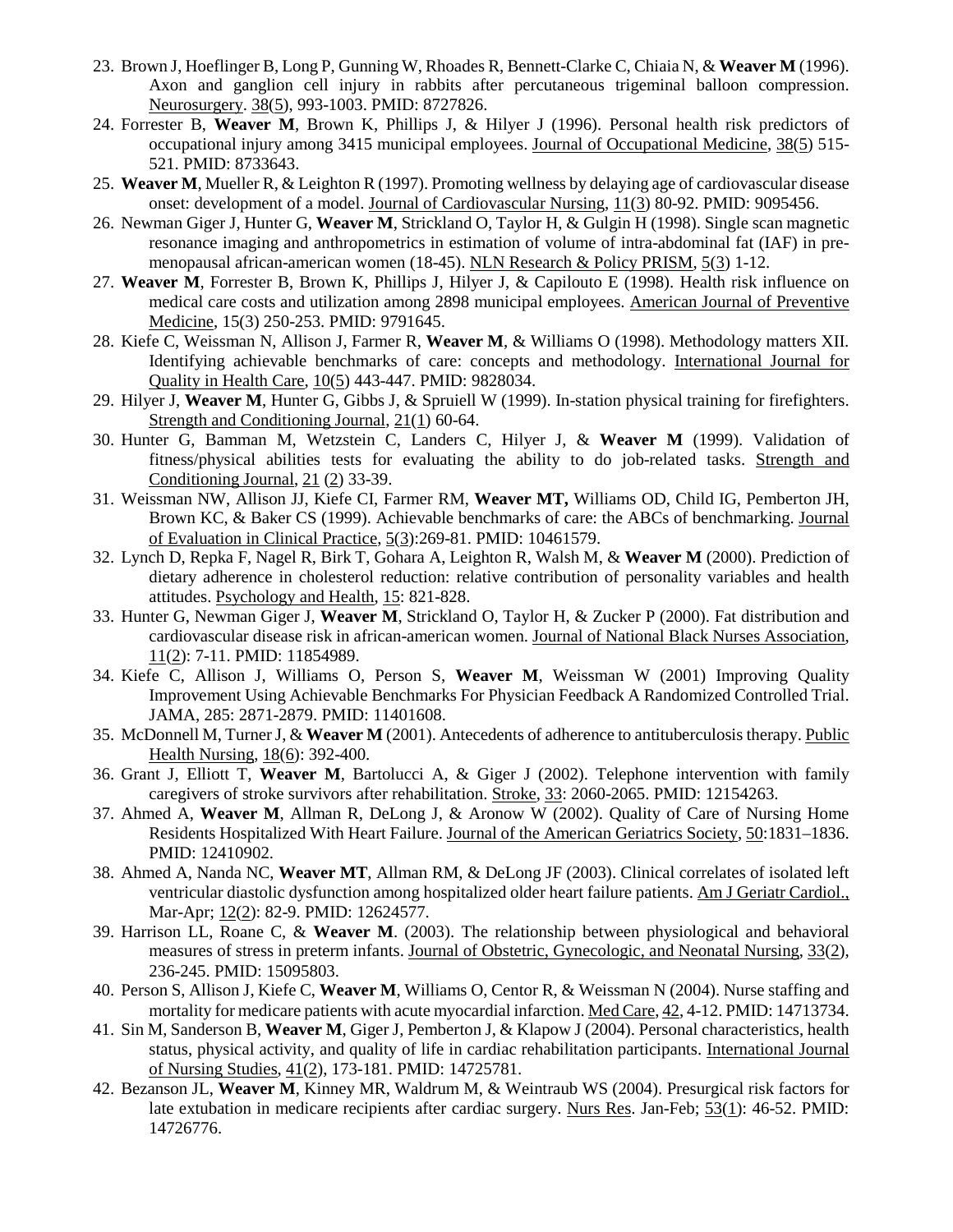- 43. Grant JS, **Weaver M**, Elliott TR, Bartolucci AA., & Giger JN (2004). Family caregivers of stroke survivors: Characteristics of caregivers at-risk for depression. Rehabilitation Psychology, 49, 172-179.
- 44. Grant J. S., **Weaver M**., Elliott T. R., Bartolucci A. A., Giger J. N. (2004). Sociodemographic, physical, and psychosocial factors associated with depressive behavior in family caregivers of stroke survivors in the acute care phase. Brain Injury, 18, 797-809. PMID: 15204320.
- 45. Davis L, **Weaver M**, Zamrini E, Stevens A, Kang D, & Parker CR. (2004). Biopsychological Markers of Distress in Informal Caregivers. Biological Research for Nursing, 6(2), 90-99. PMID: 15388906.
- 46. Davis LL Burgio LD Buckwalter KC & **Weaver M** (2004). A comparison of in-home and telephone-based skill training interventions with caregivers of persons with dementia. J Mental Health & Aging,  $10(1)$ , 31-44.
- 47. Grant JS, Glandon GL, Elliott TR, Giger JN, & **Weaver M** (2004). Caregiving problems and feelings experienced by family caregivers of stroke survivors the first month after discharge. International Journal of Rehabilitation Research 27(2), 105-111. PMID: 15167107.
- 48. James N, Miller C, Brown K, & **Weaver M** (2005)**.** Pain Disability Among Older Adults with Arthritis. The Journal of Aging and Health, 17(1) 56-69. PMID: 15601783.
- 49. Giger J, Strickland O, **Weaver M**, Taylor H, & Acton R (2005). Genetic predictors of coronary heart disease risk factors in pre-menopausal african-american women. Ethnicity & Disease, 15(2) 221-231. PMID: 15825968.
- 50. Stuart W, Broome M, Smith B, & **Weaver M** (2005). An integrative review of interventions for adolescent weight loss. Journal Of School Nursing, 21(2) 77-85. PMID: 15801873.
- 51. Ahmed A, Centor R, **Weaver M**. Perry G, (2005). A Propensity Score Analysis of the Impact of ACE Inhibitors on 4-Year Survival of Older Adults with Heart Failure and Perceived Contraindications. Am Heart J, 149(4) 737-743. PMID: 15990761.
- 52. Davis LL, **Weaver M**, Habermann B & Buckwalter K (2005). Participant-centered adaptations in caregiver trials: Strategies for managing confounds. Nursing Outlook, 53(2):73-8. PMID: 15858525.
- 53. Appel SJ, Floyd NA, Giger JN, **Weaver MT**, Luo H, Hannah T, & Ovalle F. (2005). African American women, metabolic syndrome, and national cholesterol education program criteria: a pilot study. Nurs Res., 54(5):339-46. PMID: 17004421.
- 54. Ahmed A, Aban IB, **Weaver MT**, Aronow WS, Fleg JL. (2006). Serum digoxin concentration and outcomes in women with heart failure: A bi-directional effect and a possible effect modification by ejection fraction. Eur J Heart Fail. 8(4) 409-419 PMCID: PMC2708081.
- 55. Curtis JR, Smith B, **Weaver M**, Landers K, Lopez-Ben R, Raper JL, Saag M, Venkataraman R, Saag K (2006). Ethnic variations in the prevalence of metabolic bone disease among HIV-positive patients with lipodystrophy. AIDS Res Hum Retroviruses, 22(2):125-31. PMID: 16478393.
- 56. Grant J S, Elliott T, **Weaver M**, Glandon G I, Raper J, & Giger J N (2006). Social support, social problemsolving abilities, and adjustment of family caregivers of stroke survivors. Archives of Physical Medicine & Rehabilitation, 87(3):343-50. PMID: 16500167.
- 57. Kaewthummanukul T, Brown K, **Weaver M**, & Thomas R (2006). Predictors of exercise participation in female hospital nurses. J Adv Nurs, 54(6): 663-675. PMID: 16796658.
- 58. Jones, D.E., **Weaver, M.T.**, Grimley, D., Appel, S.J. & Ard, J. (2006). Health belief model perceptions, knowledge of heart disease and its risk factors in educated African-American women: An exploration of the relationships of socioeconomic status and age. Journal of National Black Nurses Association, 17(2), 13-23. PMID: 17410755.
- 59. Grant JS, Glandon GL, Elliott TR, Giger JN, & **Weaver MT** (2006). Problems and associated feelings experienced by family caregivers of stroke survivors the second and third month post-discharge. Top Stroke Rehabil.: 13(3):66-74. PMID: 16987793.
- 60. Davis L, **Weaver M**, & Habermann B (2006). Differential attrition in a caregiver skill training trial. Res Nurs Health, 29(5): 498-506. PMID: 16977645.
- 61. Rice M, Bunker K, Kang D, Howell C & **Weaver M** (2007). Accessing and recruiting children for research in schools. Western Journal of Nursing Research, 29, 501-514. PMID: 17538129.
- 62. Jones DE, **Weaver MT**, & Friedmann E (2007). Promoting heart health in women: a workplace intervention to improve knowledge and perceptions of susceptibility to heart disease. AAOHN Journal, 55(7): 271-276. PMID: 17665824.
- 63. Ahmed A, Gambassi G, **Weaver M**, Young J, Wehrmacher W, & Rich M (2007). Effects of Discontinuation of Digoxin Versus Continuation at Low Serum Digoxin Concentrations in Chronic Heart Failure. Am J Cardiol; 100: 280–284. PMCID: PMC2685183.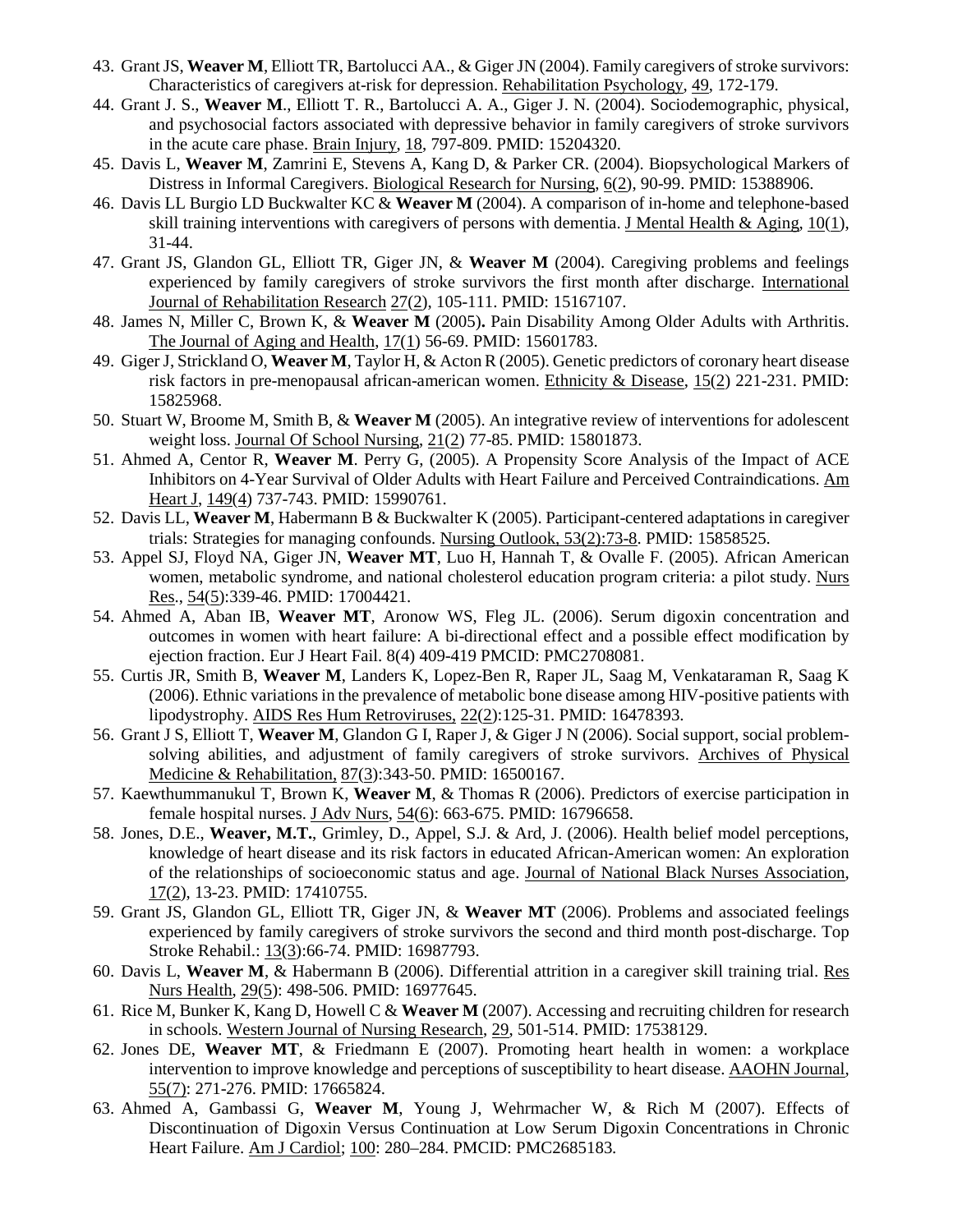- 64. Rice M, Kang D, **Weaver M**, & Howell C (2008). Relationship of anger, stress, and coping with school connectedness in fourth-grade children. Journal of School Health; 78:149-156. PMID: 18307610.
- 65. Vance D, Smith B, Neidig J, & **Weaver M** (2008). The effects of anger on psychomotor performance in adults with HIV: a pilot study. Social Work in Mental Health; 6(3): 83-98.
- 66. Dashiff C & **Weaver M**. (2008). Development and Testing of a Scale to Measure Separation Anxiety of Parents of Adolescents. Journal of Nursing Measurement; 16(1): 61-80. PMID: 18578110.
- 67. Kang D-H, **Weaver M. T.**, Park N-J, Smith B., McArdle T., & Carpenter J. (2009). Significant impairment in immune recovery following cancer treatment. Nursing Research, 58, 105-114. PMID: 19289931; PMCID: PMC2777669..
- 68. Kang D.-H., **Weaver, M.T.** (2010). Airway cytokine responses to acute and repeated stress in a murine model of allergic asthma. Biological Psychology 84 (2010) 66–73 PMID: 19879322.
- 69. Park NJ, Kang DH, & **Weaver MT** (2010). Objective and Subjective Breast Cancer Risk: Relationships With Natural Killer Cell Activity and Psychological Distress in Healthy Women. Cancer Nurs. 33 (6) 411-420. PMID: 20562616; PMCID: PMC2957516.
- 70. Johnson AL, Brown K, & **Weaver MT** (2010). Sleep deprivation and psychomotor performance among night-shift nurses. AAOHN J. 2010 Apr;58(4):147-54. PMID: 20415342.
- 71. Mahan PL, Mahan MP, Park NJ, Shelton C, Brown KC, & **Weaver MT** (2010). Work environment stressors, social support, anxiety, and depression among secondary school teachers. AAOHN J. 2010 May;58(5):197-205. PMID: 20415318.
- 72. Bakas T, Li Y, Habermann B, McLennon SM, & **Weaver MT** (2011). Developing a cost template for a nurse-led stroke caregiver intervention program. Clin Nurse Spec. 2011 Jan-Feb;25(1):41-6. PMID: 21139466 PMCID: PMC3016988.
- 73. Shieh C & **Weaver MT** (2011). Comparisons in Perceived Importance of and Needs for Maternal Gestational Weight Information Between African American and Caucasian Pregnant Women. Journal of Perinatal Education 2011, 20(2), 100–107, DOI: 10.1891/1058-1243.20.2.100; PMCID: PMC3209749.
- 74. Kang D, McArdle T, Park N, **Weaver M**, Smith B, & Carpenter J (2011). Dose effects of relaxation practice on immune responses in women newly diagnosed with breast cancer: an exploratory study. Oncology Nursing Forum 38(3), E240-E252. PMID: 21531674.
- 75. Seal N, **Weaver M**, Best LG (2011). Correlates of the FTO gene variant (rs9939609) and growth of American Indian infants. Genet Test Mol Biomarkers. 2011 Sep;15(9):633-8. Epub 2011 Apr 14. PMID: 21491999; PMCID: PMC3168980.
- 76. Stupiansky NW, Slaven JE, Stump TE, **Weaver MT**, & Hanna K (2012). Who wants a drink? Trajectories of alcohol use among young adults with type 1 diabetes. Journal of Adolescent Health. 2012. 50: 2, Suppl., S73-S74.
- 77. Wocial LD & **Weaver MT** (2012). Development and psychometric testing of a new tool for detecting moral distress: the Moral Distress Thermometer. J Adv Nurs. 2012 May 20. PMID: 22607094.
- 78. Duffy JR, Kooken WC, Wolverton CL, & **Weaver MT** (2012). Evaluating Patient-Centered Care: Feasibility of Electronic Data Collection in Hospitalized Older Adults. J Nurs Care Qual.; 27(4): 307- 15. PMID: 22677911.
- 79. Carlini BH, McDaniel AM, **Weaver MT**, Kauffman RM, Cerutti B, Stratton RM, & Zbikowski SM. (2012). Reaching out, inviting back: using Interactive voice response (IVR) technology to recycle relapsed smokers back to Quitline treatment - a randomized controlled trial. BMC Public Health. 2012 Jul 6; 12(1):507. PMID: 22768793; PMCID: PMC3438078.
- 80. VonAh D, Carpenter J, Saykin A, Monahan P, Wu J, Yu M, Rebok G, Ball K, Schneider B, **Weaver M**, Tallman E, & Unverzagt F (2012). Advanced cognitive training for breast cancer survivors: a randomized controlled trial. Breast Cancer Res Treat, 135(3), 799-809. PMID: 22918524; PMCID: PMC3677054.
- 81. Hanna KM, Dashiff CJ, Stump TE, **Weaver MT** (2013). Parent-adolescent dyads: association of parental autonomy support and parent-adolescent shared diabetes care responsibility. Child Care Health Dev.;39(5):695-702. PMID: 22380684; PMCID: PMC3371322.
- 82. Hanna KM, **Weaver MT**, Stump TE, DiMeglio LA, Miller AR, Crowder SJ, & Fortenberry JD. (2013). Initial Findings: Primary diabetes care responsibility among emerging adults with type 1 diabetes post high school and move out of parental home. Child: Care, Health and Development, 39, 61-68. Doi:10.1111/j.1365-2214.2011.01320.x; PMCID: PMC3266449.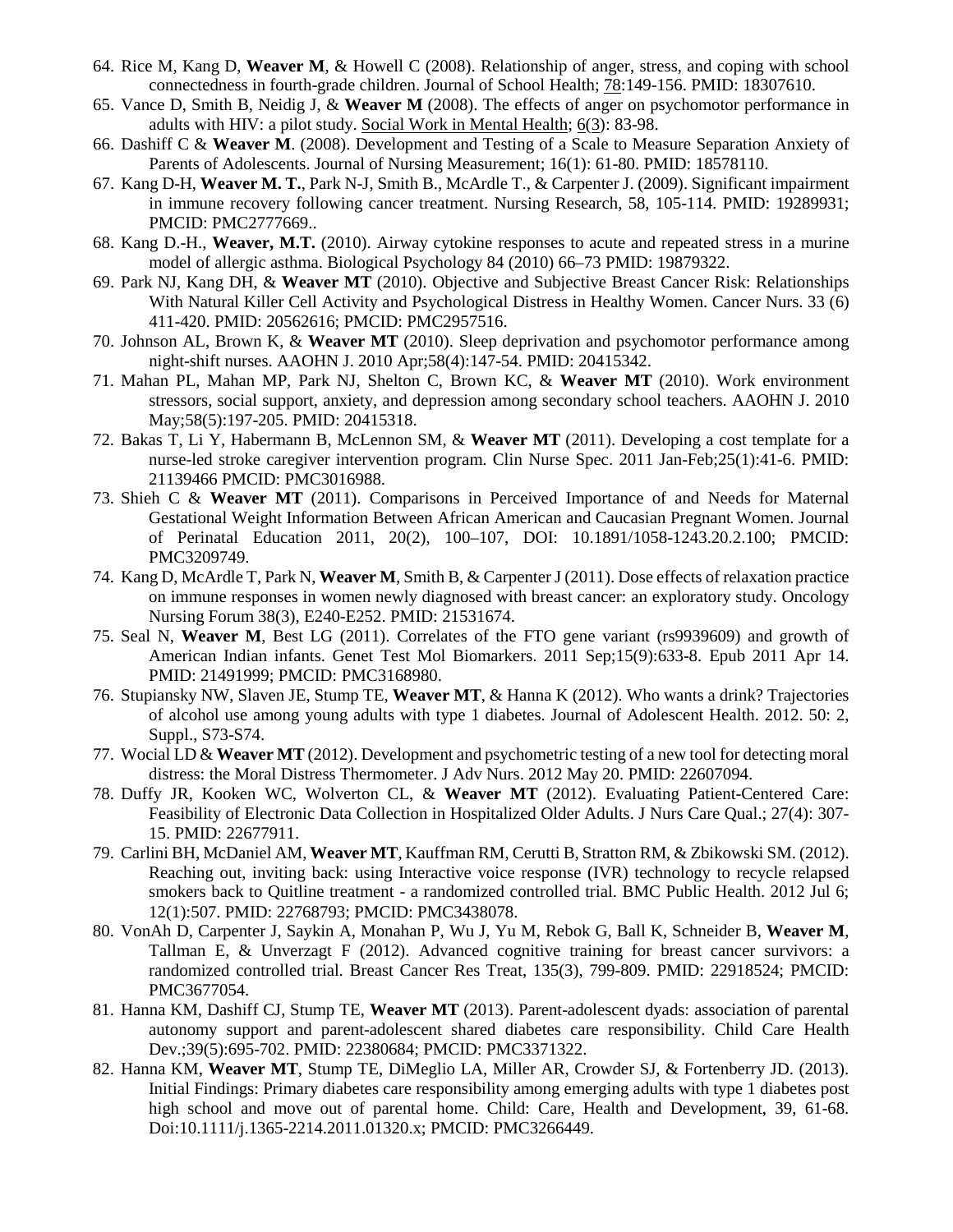- 83. Hanna KM, **Weaver MT**, Stump TE, Slaven JE, Fortenberry JD, & DiMeglio LA (2013). Readiness for living independently among emerging adults with type I diabetes. The Diabetes Educator, 39 (1), 92- 99. DOI: 10.1177/0145721712465341; PMCID: PMC3562127.
- 84. Stupinasky, N. Hanna, K.M, Slaven, J., **Weaver, M.T.**; & Fortenberry, J.D. (2013) Impulse control, diabetes-specific self-efficacy, and diabetes management among emerging adults with type 1 diabetes. The Journal of Pediatric Psychology, 38(3), 247-54. PMID 23115219; PMCID: PMC3604821.
- 85. Lu, Y-F, Haase, J. E., & **Weaver, M. T**. (2013). Pilot testing a couples-focused Intervention for mild cognitive impairment. The Journal of Gerontological Nursing, 51(5), 16-23. PMID: 23767062; PCMCID: PMC4110106.
- 86. Fife BL, **Weaver MT**, Cook WL, & Stump TT (2013). Partner Interdependence and Coping With Life-Threatening Illness: The Impact on Dyadic Adjustment. Journal of Family Psychology, 27(5), 702-711. PMID: 23957849.
- 87. Wang H., Keck J., **Weaver MT**, Mikesky A, Bunnell K, Buelow JM, & Rawl SM (2013). Shoulder Pain, Functional Status, and Health-Related Quality of Life after Head and Neck Cancer Surgery. Rehabilitation Research and Practice, 2013; 2013:601768. PMID: 24455274; PMCID: PMC3886217.
- 88. Hanna KM, **Weaver MT**, Stump TE, Guthrie D, & Oruche UM (2014). Emerging Adults With Type 1 Diabetes During the First Year Post-High School. Perceptions of Parental Behaviors. Emerging Adulthood 2: 128-137, doi: 10.1177/2167696813512621. (EPUB: 2013).
- 89. Duffy JR, Brewer BB, & **Weaver MT** (2014). Revision and Psychometric Properties of the Caring Assessment Tool. Clin Nurs Res. 23(1): 80-93. PMID: 20479290. (EPUB: 2010).
- 90. Hanna K, Stupiansky N, **Weaver M**, Slaven J, & Stump T (2014). Alcohol Use Trajectories After High School Graduation Among Emerging Adults With Type 1 Diabetes. Journal of Adolescent Health, 55: 201-208. DOI: 10.1016/j.jadohealth.2014.02.002.
- 91. Carney T, **Weaver M**, McDaniel A, Jones J, & Haggstrom D (2014). Organizational Factors Influencing the Use of Clinical Decision Support for Improving Cancer Screening Within Community Health Centers. International Journal of Healthcare Information Systems and Informatics, 9(1), 1-29, January-March. DOI: 10.4018/ijhisi.2014010101.
- 92. Hanna KM, **Weaver MT**, Stump TE, Fortenberry JD, & DiMeglio LA (2014). The Relationship of Worry About Hypoglycemia With Diabetes-specific and Typical Youth Behavior Among Emerging Adults With Type 1 Diabetes. The Diabetes Educator 40: 533-542. DOI: 10.1177/0145721714528997.
- 93. Hanna KM, **Weaver MT**, Slaven JE, Fortenberry JD, DiMeglio LA (2014). Diabetes-Related Quality of Life and the Demands and Burdens of Diabetes Care Among Emerging Adults With Type 1 Diabetes in the Year After High School Graduation. Res Nurs Health 37(5), 399-408. PMID: 25164122; PMCID: PMC4167564 [Available on 2015-10-01]. Published online in Wiley Online Library (wileyonlinelibrary.com).
- 94. Johnson A, Jung L, Brown K, **Weaver M**, & Richards K (2014). Sleep Deprivation and Error in Nurses who Work the Night Shift. Journal of Nursing Administration, 44(1), 17-22. DOI: 10.1097/NNA.0000000000000016.
- 95. McLennon SM, Bakas T, Jessup NM, Habermann B, & **Weaver MT** (2014). Task Difficulty and Life Changes Among Stroke Family Caregivers: Relationship to Depressive Symptoms. Archives of Physical Medicine and Rehabilitation;95: 2484-90. PMID: 24858447; PMCID: PMC4241185; DOI: 10.1016/j.apmr.2014.04.028.
- 96. Otte JL, Carpenter JS, Manchanda S, Rand KL, Skaar TC, **Weaver M**, Chernyak Y, Zhong X, Igega C, & Landis C (2015). Systematic review of sleep disorders in cancer patients: can the prevalence of sleep disorders be ascertained? Cancer Medicine 4(2):183–200. PMID: 25449319; PMCID: PMC4329003; DOI: 10.1002/cam4.356.
- 97. Carter-Harris L, Hermann CP, Schreiber J, **Weaver MT**, & Rawl SM. (2014). Lung cancer stigma predicts timing of medical help-seeking behavior. Oncol Nurs Forum. May;41(3):E203-10. PMID: 24769603; PMCID: PMC4160058.
- 98. Miller WR, Bakas T, **Weaver MT**, Buelow JM, Sabau D. (2015). The life changes in epilepsy scale: development and establishment of content and face validity. Clin Nurse Spec. 2015 Mar-Apr;29(2):95- 9. doi: 10.1097/NUR.0000000000000109; PMID: 25654709.
- 99. Heo S, Moser DK, Lennie TA, Payne-Emerson H, Welch JL, & **Weaver M.** (2015). Development and testing of the feasibility and acceptability of a tailored dietary intervention in patients with heart failure. J Cardiovasc Nurs. 30(3):213-21. doi: 10.1097/JCN.0000000000000148; PMID: 24695076.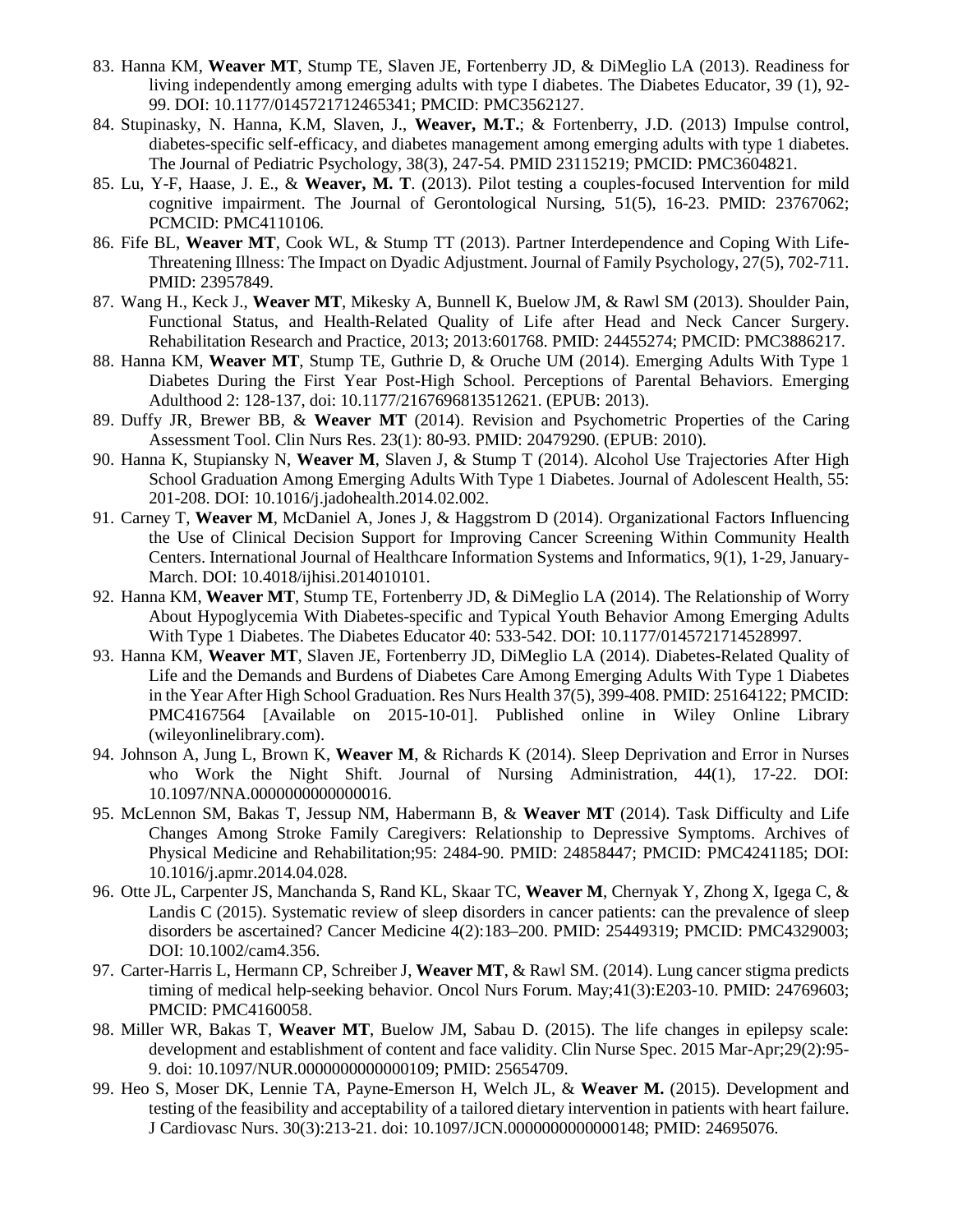- 100. Jessup NM, Bakas T, McLennon SM, & **Weaver MT** (2015) Are there gender, racial or relationship differences in caregiver task difficulty, depressive symptoms and life changes among stroke family caregivers?, Brain Injury, 29(1), 17-24, DOI: 10.3109/02699052.2014.947631; PMID: 25141098.
- 101. McDaniel AM, Vickerman KA, Stump TE, Monahan PO, Fellows JL, **Weaver MT**, Carlini BH, Champion VL, & Zbikowski SM (2015). A randomized controlled trial to prevent smoking relapse among recently quit smokers enrolled in employer and health plan sponsored quitlines. BMJ Open (5): e007260. PMID: 26124508; PMCID: PMC4486943; DOI:10.1136/bmjopen-2014-007260.
- 102. Hanna KM, **Weaver MT**, Slaven JE, Stump MA, & Shieh C (2015). Weight Control Behaviors Among Emerging Adults With Type 1 Diabetes. Diabetes Educator 41(4), 444-451. PMID: 25862681; PMCID: PMC4504815.
- 103. Carney TJ, Morgan GP, Jones J, McDaniel AM, **Weaver M**, Weiner B, Haggstrom DA.(2015). Hypothesis generation using network structures on community health center cancer-screening performance. J Biomed Inform. 2015 Aug 11. pii: S1532-0464(15)00172-0. doi: 10.1016/j.jbi.2015.08.005. PMID: 26276399; PMCID: PMC5896023.
- 104. Shieh C, **Weaver MT**, Hanna KM, Newsome K, & Mogos M. (2015). Association of Self-Efficacy and Self-Regulation with Nutrition and Exercise Behaviors in a Community Sample of Adults. J Community Health Nurs. 2015 Oct-Dec;32(4):199-211. PMID: 26529105.
- 105. Bakas T, Austin JK, Habermann B, Jessup NM, McLennon SM, Mitchell PH, Morrison G, Yang Z, Stump TE, & **Weaver MT** (2015). Telephone Assessment and Skill-Building Kit for Stroke Caregivers A Randomized Controlled Clinical Trial. Stroke 46:3478-3487. PMID: 26549488; PMCID: PMC4659731.
- 106. Williams JK, Katapodi MC, Starkweather A, Badzek L, Cashion AK, Coleman B, Fu MR, Lyon D, **Weaver MT**, & Hickey KT. (2015). Advanced nursing practice and research contributions to precision medicine. Nurs Outlook. 2015 Nov 23. pii: S0029-6554(15)00324-3. doi: 10.1016/j.outlook.2015.11.009
- 107. Lu Y YF, Bakas T, Yang Z, Stump T, **Weaver MT**, & Austrom G M, & Haase, J E. (2016) Feasibility and Effect Sizes of the Revised Daily Enhancement of Meaningful Activities Intervention for Persons with Mild Cognitive Impairment and Their Caregivers. The Journal of the Gerontological Nursing. 42(3): 45-58. Special Issue: Nonpharmacological Interventions for individuals with dementia. March 1, 2016; PMID: 26934973; PMCID: PMC4819326; NIHMSID: 768562.
- 108. Lu Y, Ellis J, Yang Z, **Weaver MT**, Bakas T, Austrom MG & Haase JE (2016). Satisfaction With a Family-Focused Intervention for Mild Cognitive Impairment Dyads. Journal of Nursing Scholarship 48:4, 334-344. PMID: 27121662; PMCID: PMC4970320.
- 109. Bakas T, Jessup NM, McLennon SM, Habermann B, **Weaver MT**, & Morrison G. (2016). Tracking patterns of needs during a telephone follow-up programme for family caregivers of persons with stroke. Disabil Rehabil. 38(18):1780-1790. PMID: 26680007; PMCID: PMC4912456.
- 110. Otte J, Davis L, Carpenter J, Krier C, Skaar T, Rand K, **Weaver M**, Landis C, Chernyak Y, & Manchanda S (2016 - epub). Sleep disorders in breast cancer survivors. Supportive Care In Cancer. . DOI: 10.1007/s00520-016-3247-6.
- 111. Ahn H, **Weaver M**, Lyon DE, Kim J, Choi E, Staud R, Fillingim RB. (2017). Differences in Clinical Pain and Experimental Pain Sensitivity Between Asian Americans and Whites With Knee Osteoarthritis. Clin J Pain. 2017 Feb;33(2):174-180. doi: 10.1097/AJP.0000000000000378. PubMed PMID: 28060784; PMCID: PMC5218521.
- 112. Fife BL, Von Ah DM, Spath ML, **Weaver MT**, Yang Z, Stump T, Farag S. (2017). Preliminary efficacy of a brief family intervention to prevent declining quality of life secondary to parental bone marrow transplantation. Bone Marrow Transplant. 2017 Feb;52(2):285-291. doi: 10.1038/bmt.2016.267. Epub 2016 Nov 21. PubMed PMID: 27869806; PubMed Central PMCID: PMC5288293.
- 113. Miller WR, **Weaver M**, Bakoyannis G, Bakas T, Buelow J, Sabau D. (2017). Psychometric Testing of the Life Changes in Epilepsy Scale. J Nurs Meas. 2017 Apr 1;25(1):41-55. doi: 10.1891/1061- 3749.25.1.41. PubMed PMID: 28395698.
- 114. Lucero RJ, Frimpong JA, Fehlberg EA, Bjarnadottir RI, **Weaver MT**, Cook C, Modave F, Rathore MH, Morano JP, Ibanez G, Cook RL. (2017). The Relationship Between Individual Characteristics and Interest in Using a Mobile Phone App for HIV Self-Management: Observational Cohort Study of People Living With HIV. JMIR Mhealth Uhealth. 2017 Jul 27;5(7):e100. doi: 10.2196/mhealth.7853. PubMed PMID: 28751298; PubMed Central PMCID: PMC5553004.